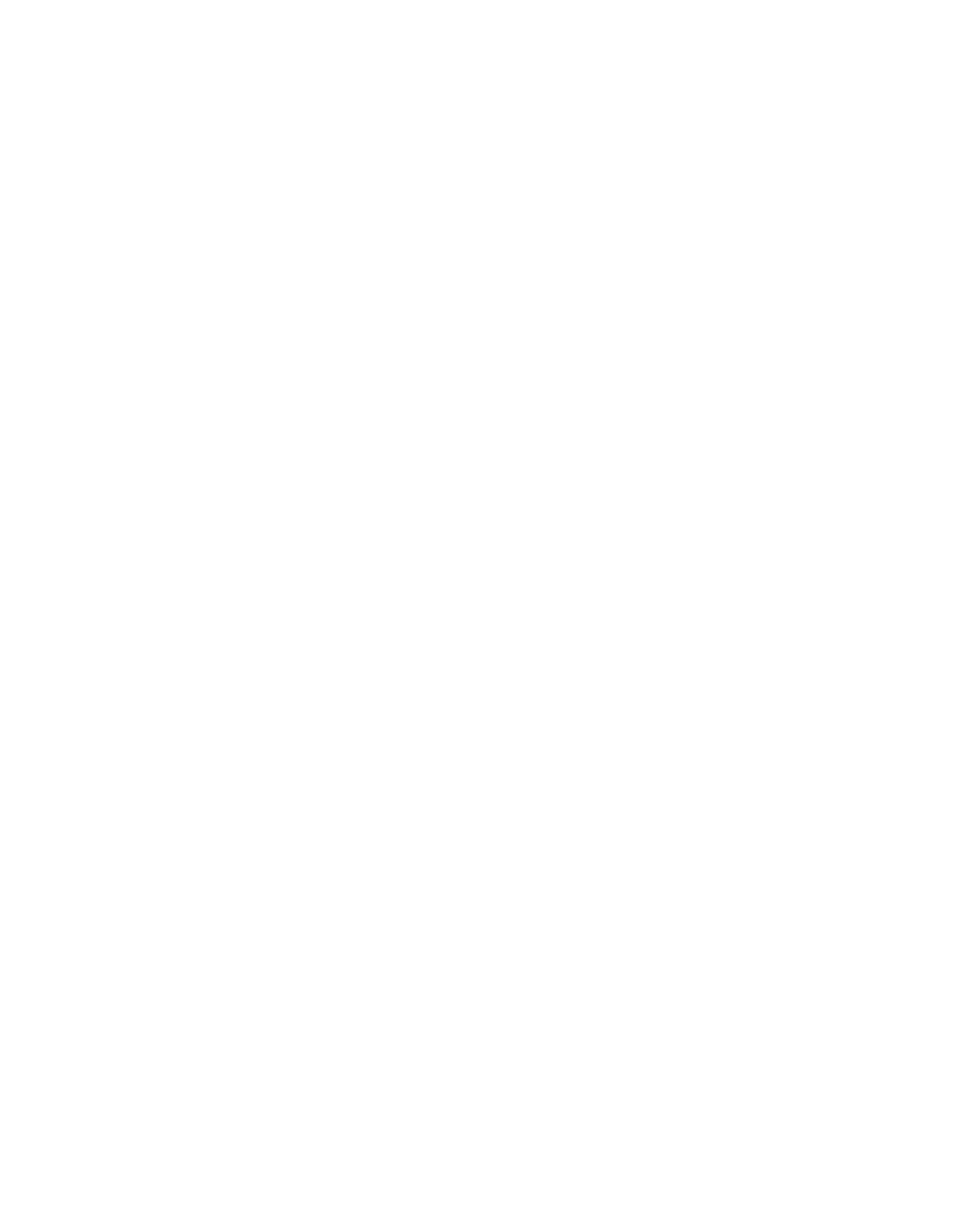# CITY OF SOUTH GATE **G ENERAL PLAN S AFETY E LEMENT UPDATE** DRAFT INITIAL STUDY / NEGATIVE DECLARATION

*Prepared for:*

CITY OF SOUTH GATE 8650 CALIFORNIA AVENUE SOUTH GATE, CA 90280

*Prepared by:*

MICHAEL BAKER INTERNATIONAL 3900 KILROY AIRPORT WAY, SUITE 120 LONG BEACH, CA 90806

**JULY 2017**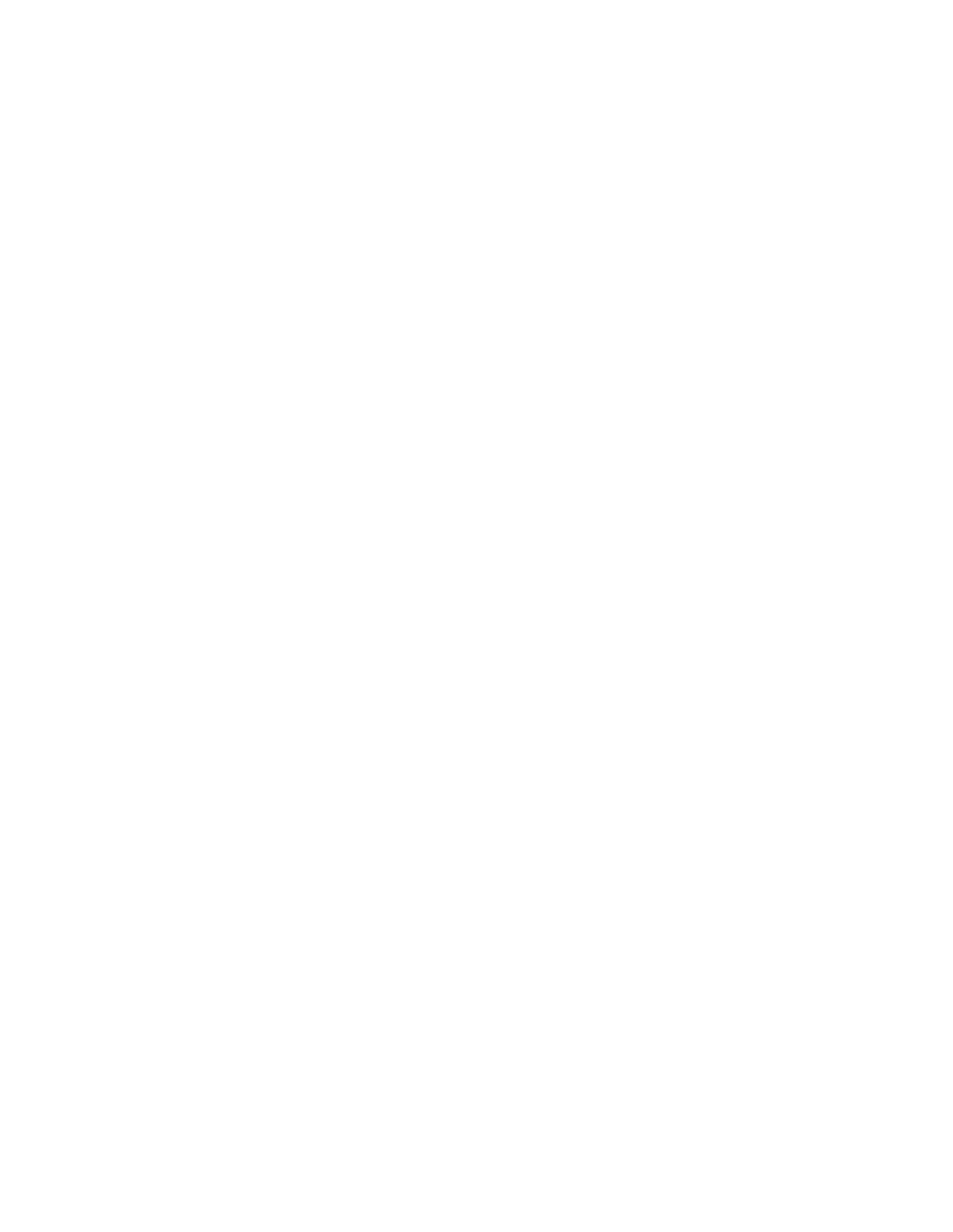# **TABLE OF CONTENTS**

## **1.0 PROJECT INFORMATION**

# **2.0 ENVIRONMENTAL CHECKLIST**

Evaluation of Environmental Impacts

| $\perp$                   |             |
|---------------------------|-------------|
| li.                       |             |
| lii.                      | $2.0 - 3$   |
| $\mathsf{I} \mathsf{v}$ . |             |
| V.                        |             |
| Vi.                       |             |
| Vii.                      |             |
| Viii.                     | $2.0 - 11$  |
| Ix.                       | . 2.0-14    |
| Χ.                        | $2.0 - 17$  |
| Xi.                       | $2.0 - 18$  |
| Xii.                      | $2.0 - 19$  |
| Xiii.                     | $2.0 - 20$  |
| Xiv.                      | $2.0 - 21$  |
| Xv.                       | $.2.0 - 22$ |
| Xvi.                      | $2.0 - 23$  |
| Xvii.                     |             |
| Xviii.                    |             |

# **3.0 REFERENCES**

|--|

## **FIGURES**

|--|--|--|--|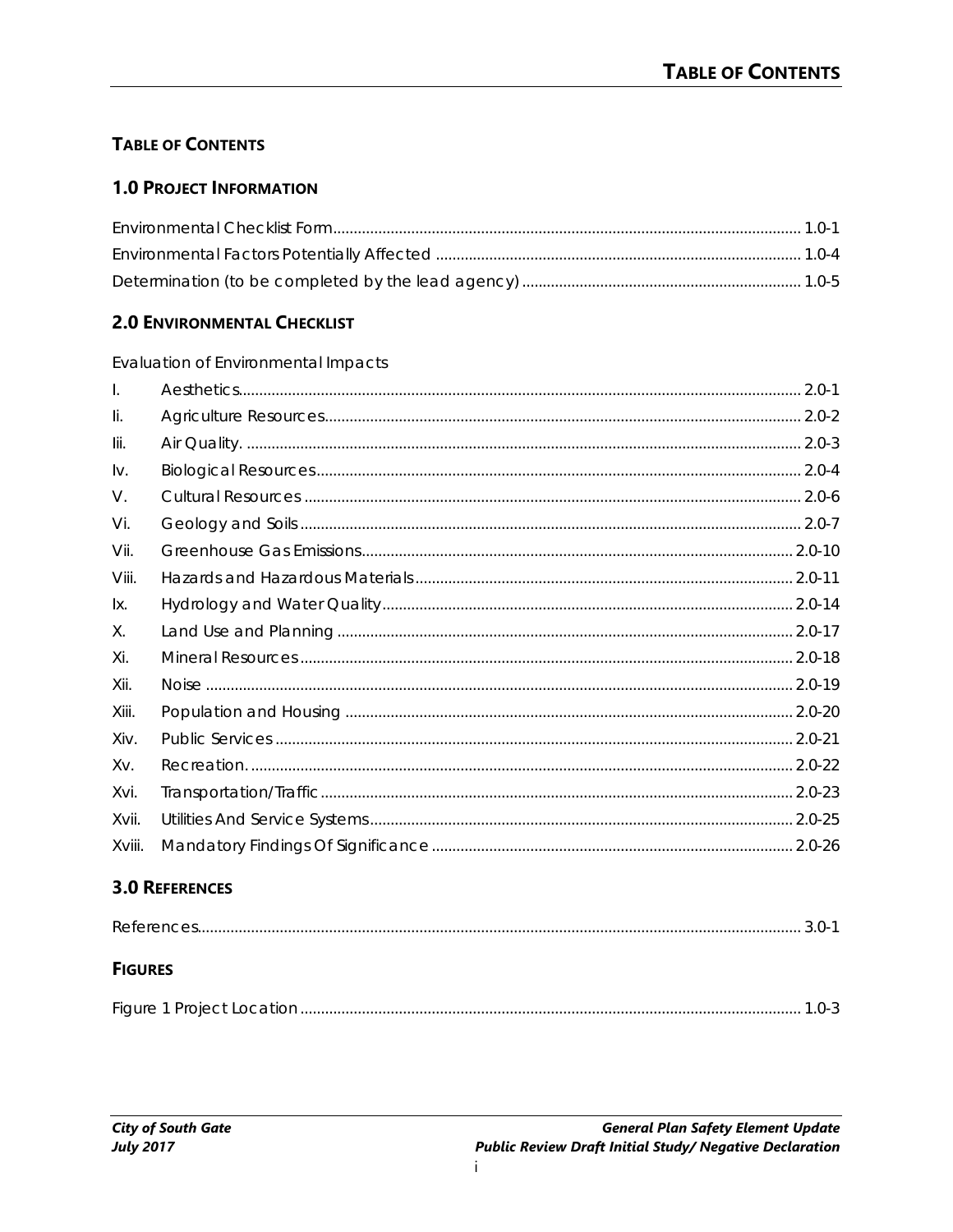This page intentionally left blank.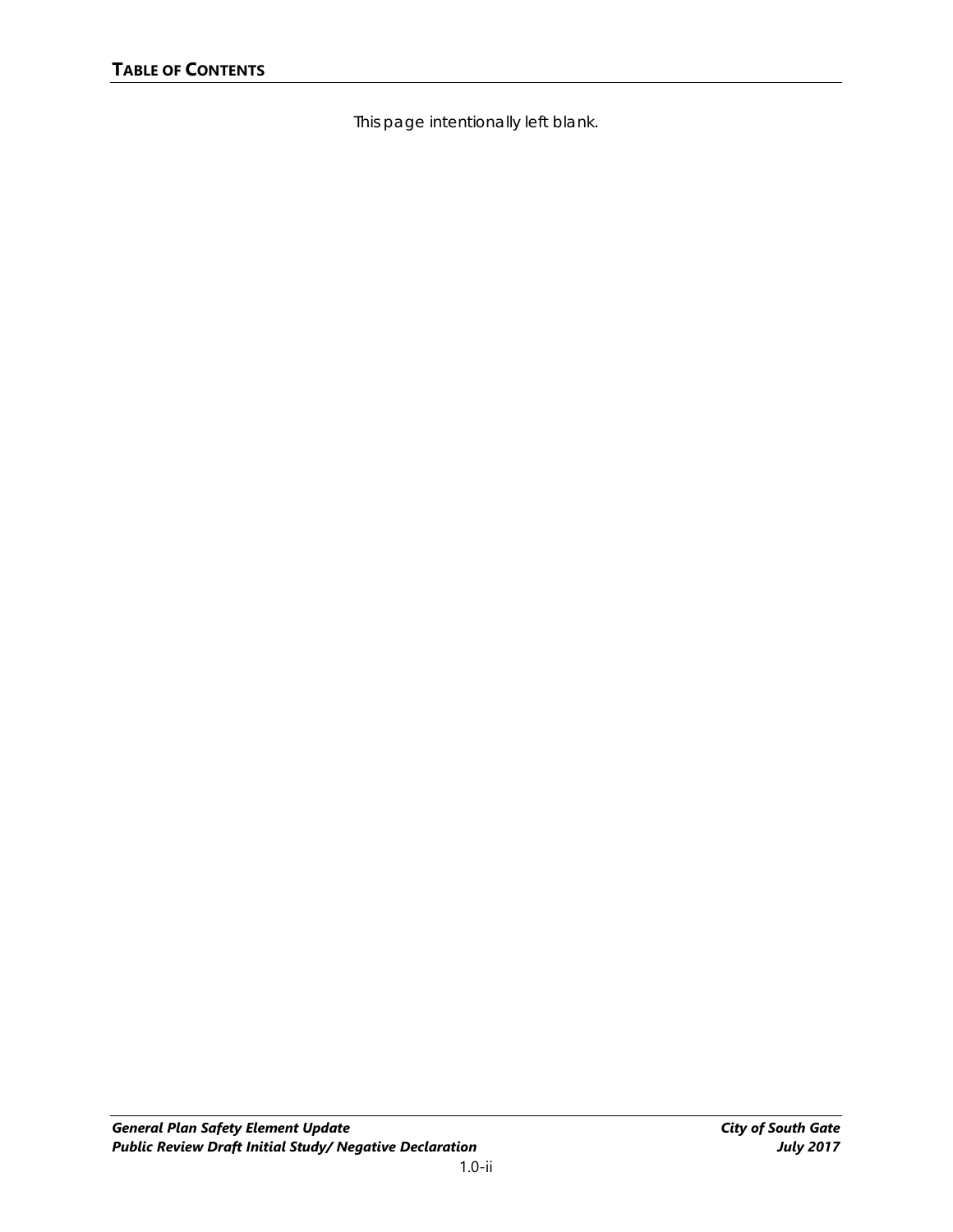#### <span id="page-6-0"></span>**ENVIRONMENTAL CHECKLIST FORM**

- 
- 2. Lead agency name and address: City of South Gate
- 3. Contact person and phone number: Alvaro Betancourt
- 
- 5. Project sponsor's name and address: City of South Gate Planning Division
- 6. General Plan designation: Not applicable
- 
- 

1. Project title: General Plan Safety Element Update

8650 California Avenue South Gate, CA 90280

8650 California Avenue South Gate, CA 90280 323-563-9526

4. Project location: South Gate (citywide)

- 
- 7. Zoning: The contract of the contract of the Not applicable

8. Description of project: The Safety Element is a mandatory element of the General Plan required by Senate Bill (SB) 351, an act that became law on February 23, 1971. Originally addressed in two separate elements of the General Plan, the Safety Element and Seismic Safety Element were combined into one element (the Safety Element) under California Government Code Article 5-65302 (1986). This update is intended to supersede and combine the existing Seismic Safety Element, which was adopted in 1974, and the Safety Element, which was adopted in 1975.

> The purpose of the General Plan Safety Element is to identify natural or human activity-related hazards that exist in South Gate and to define policy objectives and implementation actions to address them. Some naturally occurring hazards may be unavoidable, but the potential impact on South Gate can be reduced through advance planning and preparation. The Safety Element addresses geologic, seismic, flood, and fire hazards, as well as hazards created by human activity such as hazardous materials and incidents that call for emergency protection. The Safety Element describes the City's efforts to prepare for and respond to emergencies.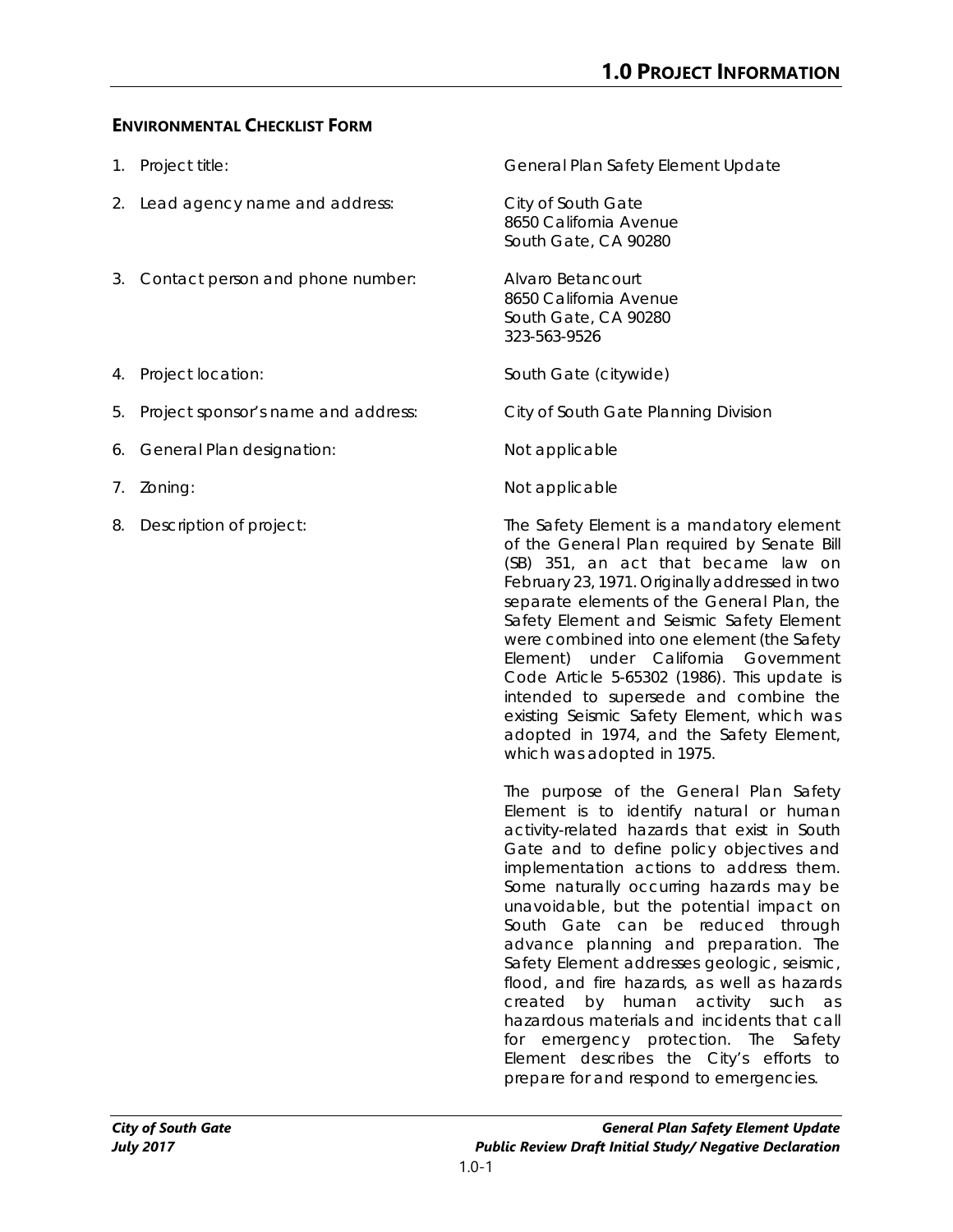10. Other public agencies whose approval is required (e.g., permits, financing approval, or participation agreement):

In addition to the Safety Element, the City has updated and adopted the South Gate Local Hazard Mitigation Plan (LHMP). The LHMP includes an assessment of the City's risk related to natural hazard impacts such as drought, seismic events, extreme heat, and flooding. The LHMP also includes a comprehensive set of actions the City will complete to mitigate, or reduce, the impacts of those hazards.

As an adopted element of the General Plan, the Safety Element is consistent with and supports the other General Plan elements. Other elements in the General Plan also address safety and hazards-related issues. Primary supportive elements include the Public Facilities and Services Element, Healthy Community Element, and Green City Element. Where relevant, the Safety Element references key goals and policies from across the General Plan that address public safety. This element also summarizes key issues on land use and development patterns addressed elsewhere in the General Plan.

9. Surrounding land uses and setting: South Gate is a city of approximately 96,547 residents located 8 miles southeast of downtown Los Angeles in Los Angeles County. The city is 7.5 square miles, and hosts a diverse mix of residential, commercial, industrial, and public buildings and land uses. The I-105 freeway is to the south, the I-110 freeway is approximately 3 miles from its western border, and the city is bisected by the I-710 freeway and several freight railroad lines.

> This Initial Study/Negative Declaration covers all approvals by governmental agencies that may be needed to implement or operate the project. At this time, no discretionary public agency approvals are known to be required for the project, other than those required by the City of South Gate.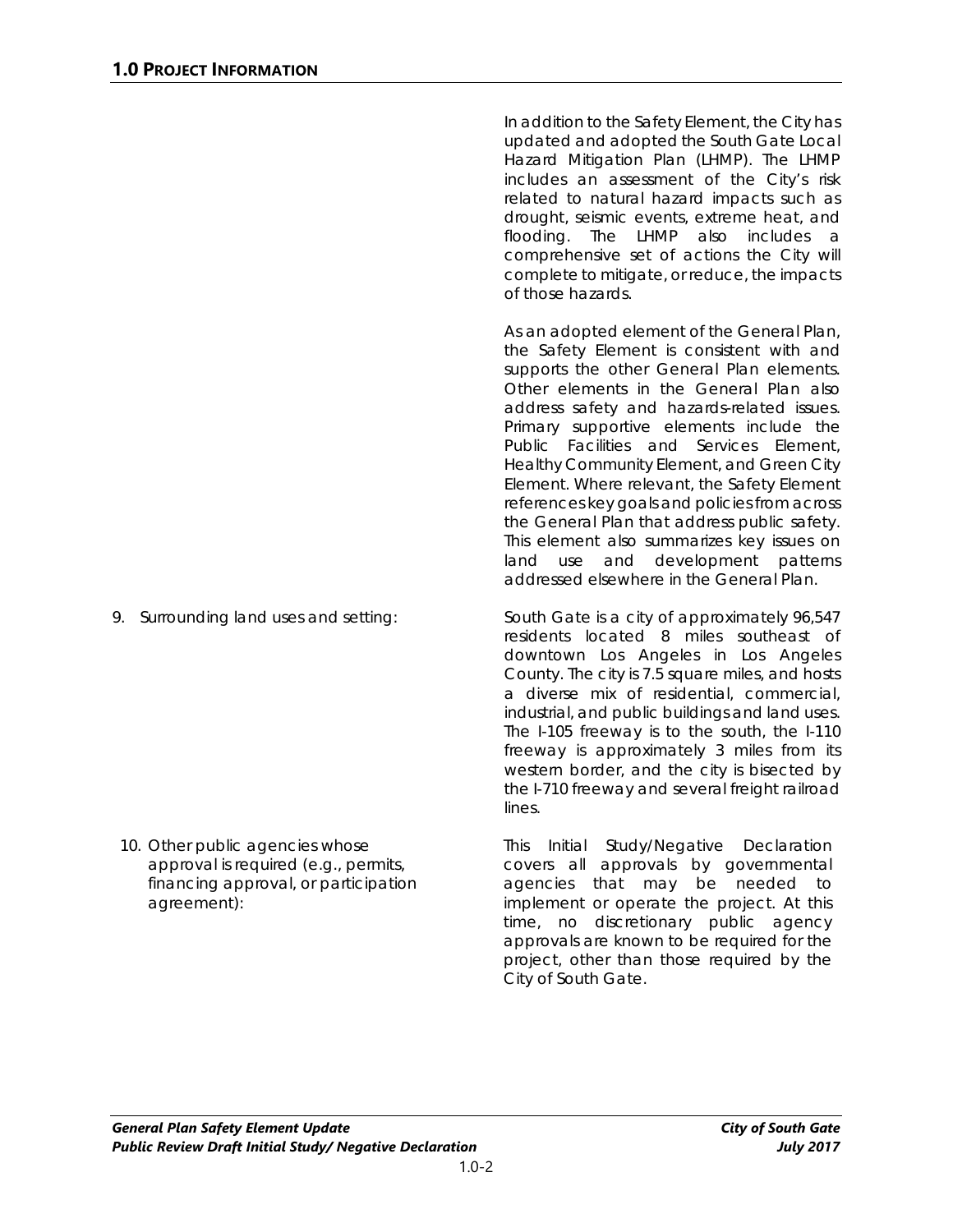**FIGURE 1 PROJECT LOCATION**

<span id="page-8-0"></span>



*City of South Gate General Plan Safety Element Update July 2017 Public Review Draft Initial Study/ Negative Declaration*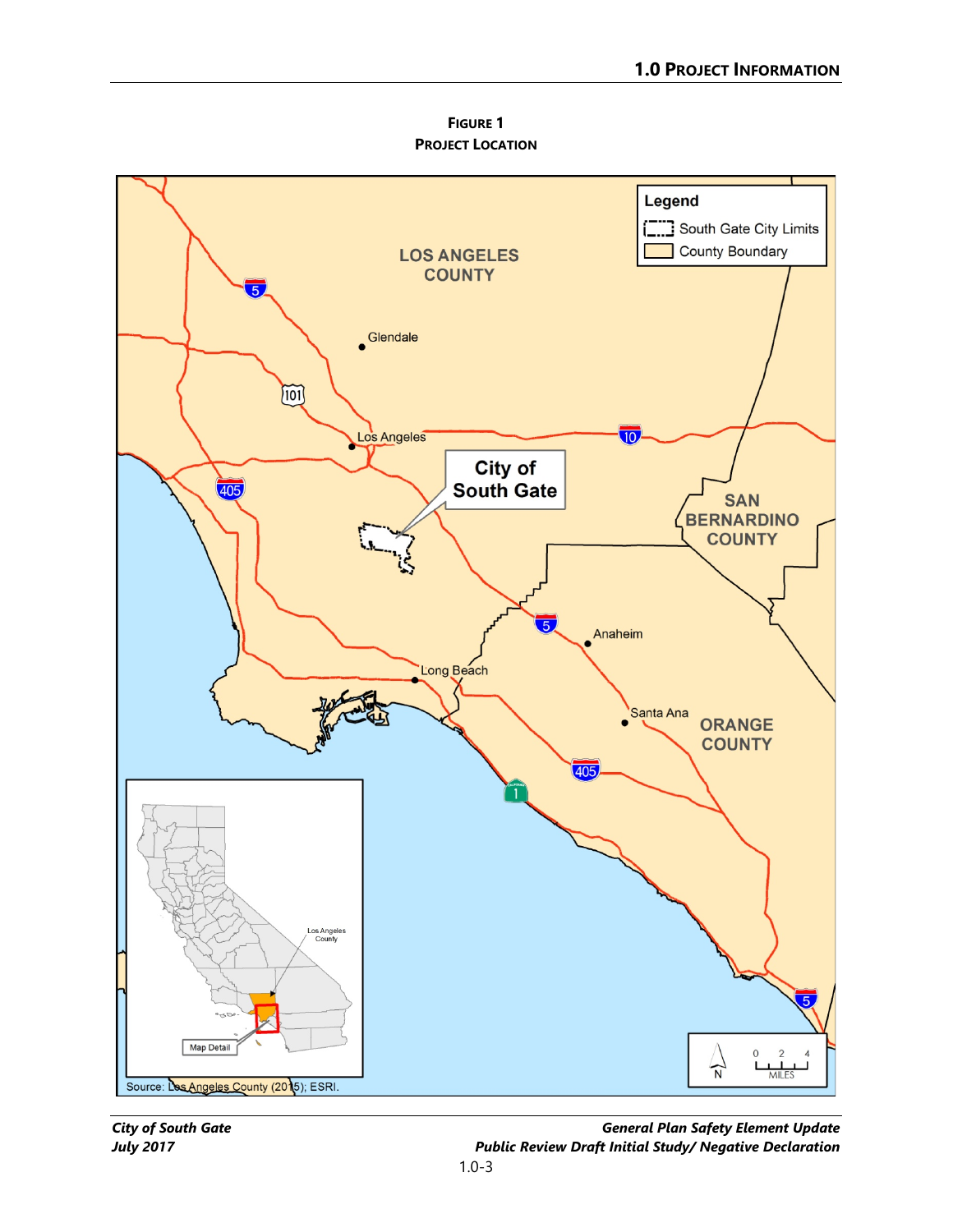#### <span id="page-9-0"></span>**ENVIRONMENTAL FACTORS POTENTIALLY AFFECTED**

The environmental factors checked below would be potentially affected by this project, involving at least one impact that is a "Potentially Significant Impact" as indicated by the checklist on the following pages.

| Aesthetics                  | Agriculture and Forestry<br>Resources | Air Quality                           |
|-----------------------------|---------------------------------------|---------------------------------------|
| <b>Biological Resources</b> | <b>Cultural Resources</b>             | Geology/Soils                         |
| Greenhouse Gas Emissions    | Hazards & Hazardous<br>Materials      | Hydrology/Water Quality               |
| Land Use/Planning           | Mineral Resources                     | <b>Noise</b>                          |
| Population/Housing          | <b>Public Services</b>                | Recreation                            |
| Transportation/Traffic      | Utilities/Service Systems             | Mandatory Findings of<br>Significance |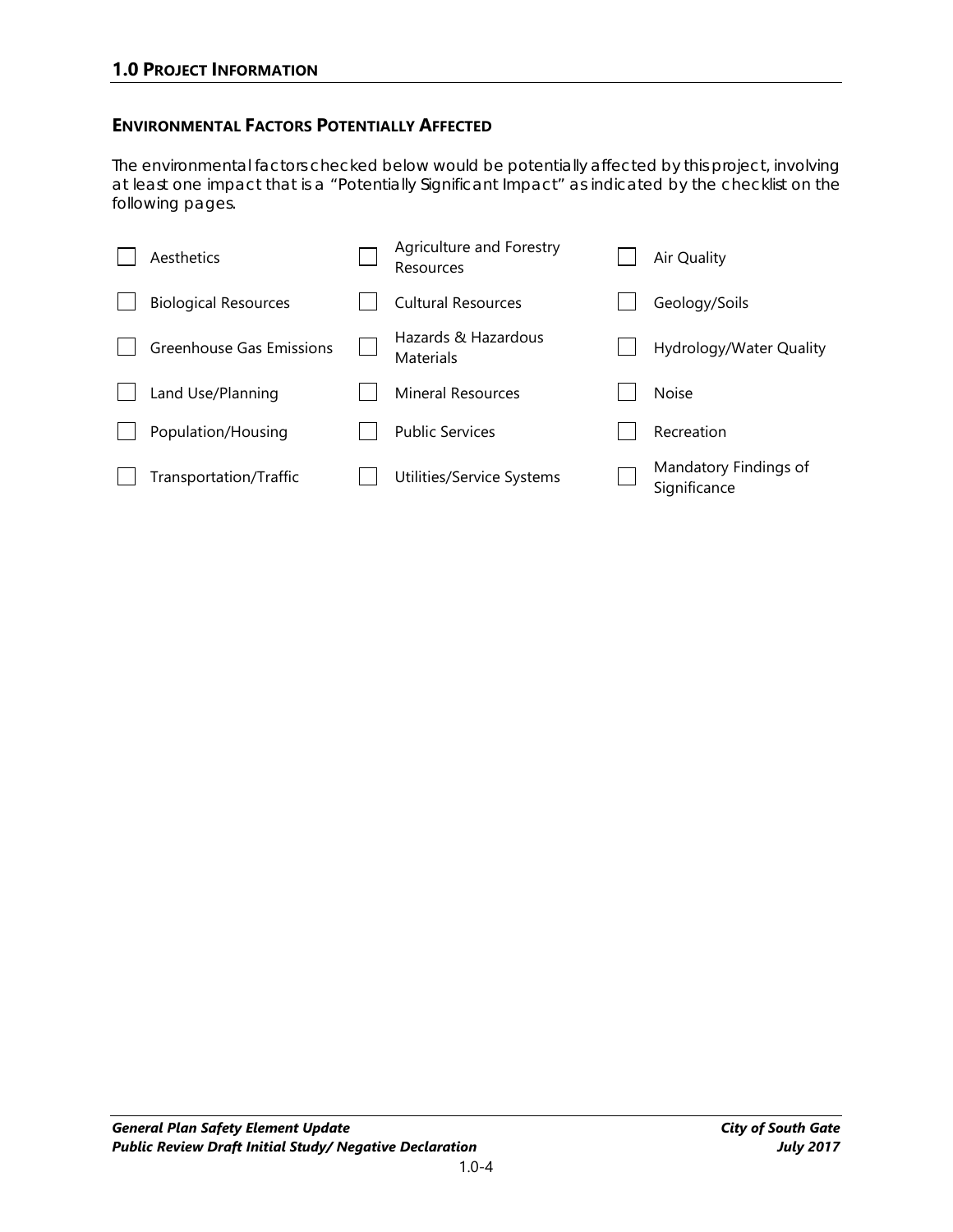<span id="page-10-0"></span>**DETERMINATION** (to be completed by the lead agency)

On the basis of this initial evaluation:

I find that the proposed project COULD NOT have a significant effect on the  $\boxtimes$ environment, and a NEGATIVE DECLARATION will be prepared.

I find that although the proposed project could have a significant effect on the environment, there will not be a significant effect in this case because revisions in the project have been made by or agreed to by the project proponent. A MITIGATED NEGATIVE DECLARATION will be prepared.

I find that the proposed project MAY have a significant effect on the environment, and an ENVIRONMENTAL IMPACT REPORT is required.

I find that the proposed project MAY have a "potentially significant impact" or "potentially significant unless mitigated" impact on the environment, but at least one effect (1) has been adequately analyzed in an earlier document pursuant to applicable legal standards, and (2) has been addressed by mitigation measures based on the earlier analysis as described on attached sheets. An ENVIRONMENTAL IMPACT REPORT is required, but it must analyze only the effects that remain to be addressed.

I find that although the proposed project could have a significant effect on the environment, because all potentially significant effects (a) have been analyzed adequately in an earlier EIR or NEGATIVE DECLARATION pursuant to applicable standards, and (b) have been avoided or mitigated pursuant to that earlier EIR or NEGATIVE DECLARATION, including revisions or mitigation measures that are imposed upon the proposed project, nothing further is required.

Signature Date

П

 $\Box$ 

 $\mathbb{R}^n$ 

 $\Box$ 

Printed Name

 $\overline{\phantom{a}}$  , where  $\overline{\phantom{a}}$  , where  $\overline{\phantom{a}}$  , where  $\overline{\phantom{a}}$ Title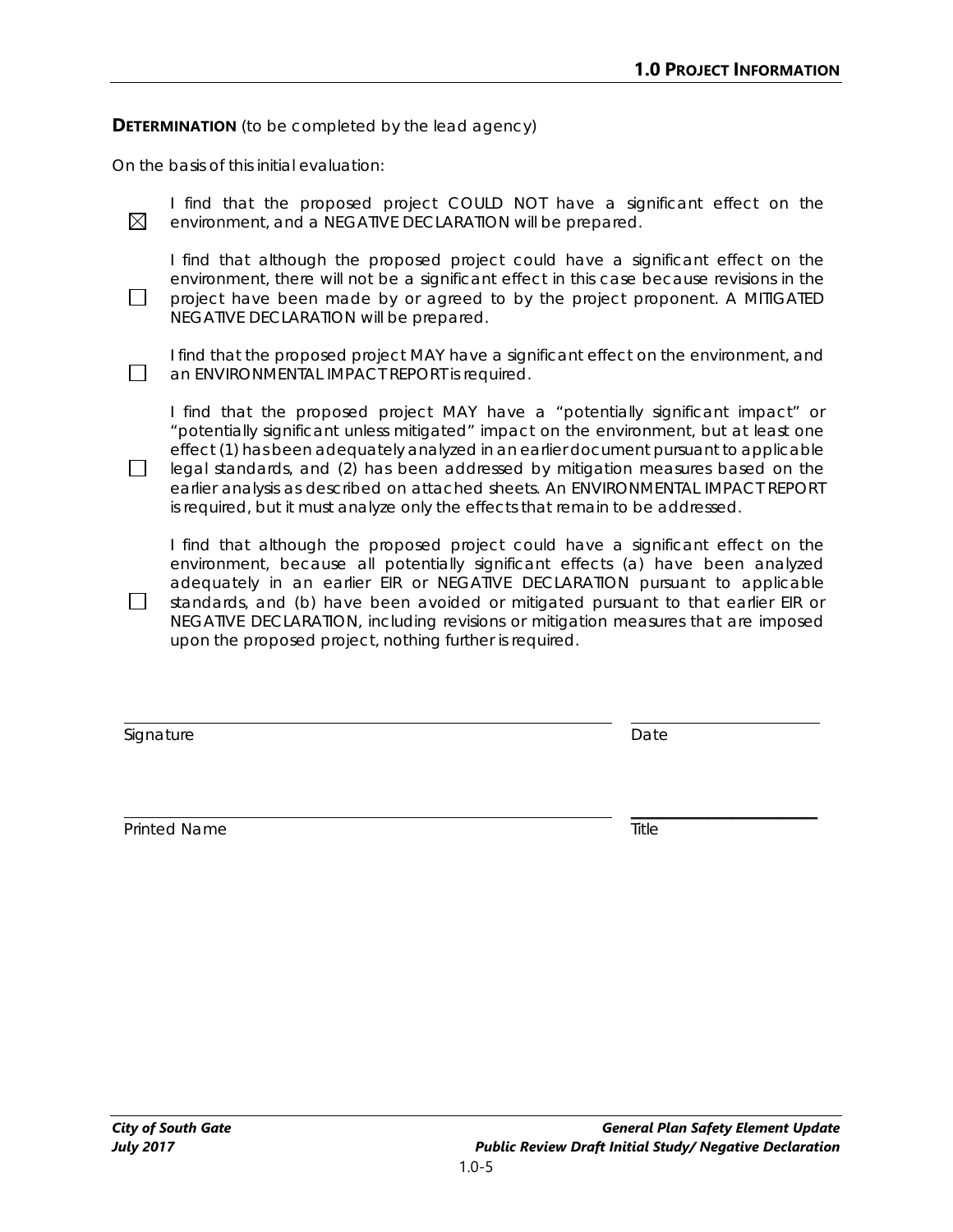This page intentionally left blank.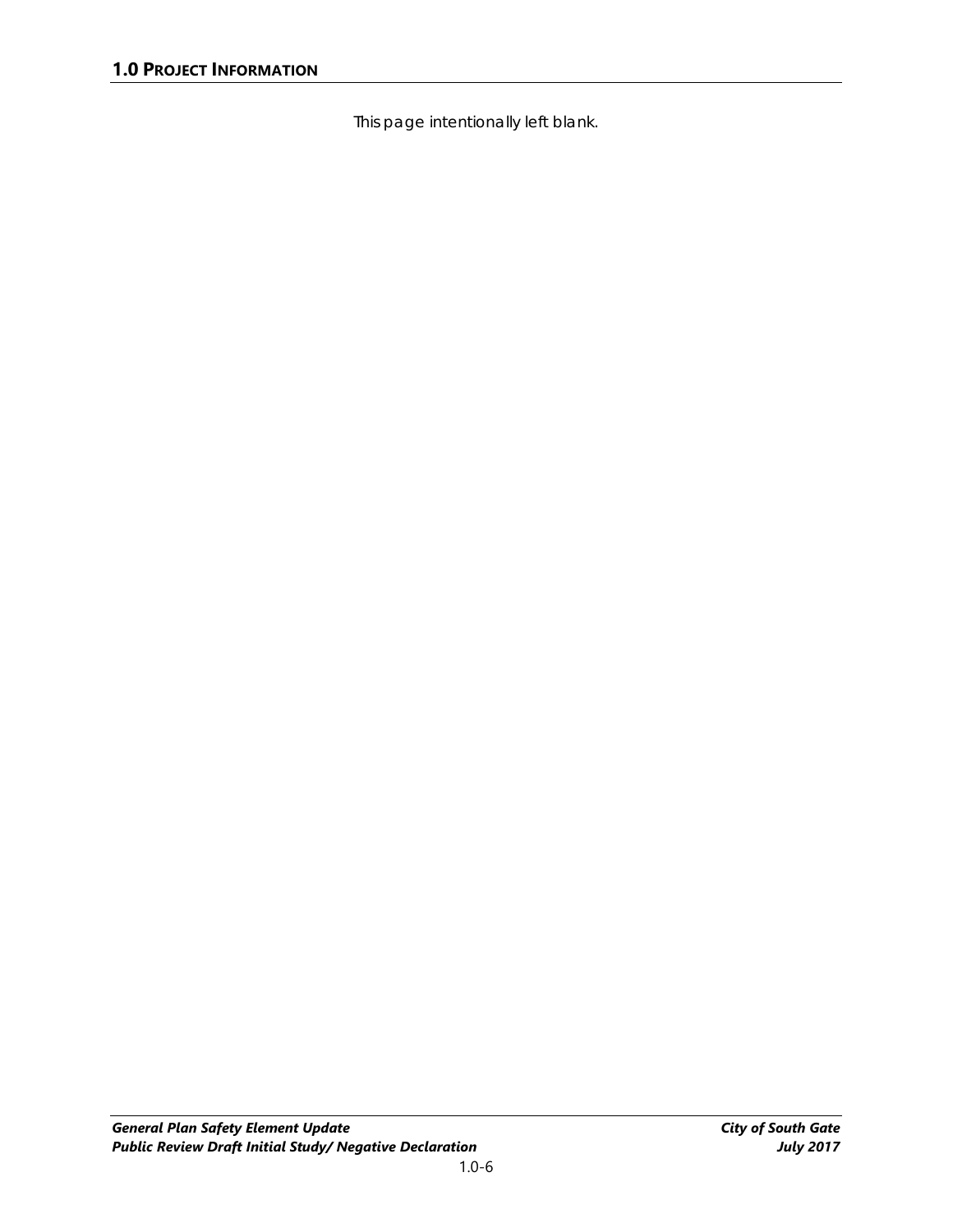|    |                                                                                                                                                                         | <b>Potentially</b><br><b>Significant</b><br><b>Impact</b> | <b>Less Than</b><br>Significant<br><b>Impact With</b><br><b>Mitigation</b><br>Incorporated | <b>Less Than</b><br><b>Significant</b><br><b>Impact</b> | No<br><b>Impact</b> |
|----|-------------------------------------------------------------------------------------------------------------------------------------------------------------------------|-----------------------------------------------------------|--------------------------------------------------------------------------------------------|---------------------------------------------------------|---------------------|
| I. | <b>AESTHETICS.</b> Would the project:                                                                                                                                   |                                                           |                                                                                            |                                                         |                     |
| a) | Have a substantial adverse effect on a scenic<br>vista?                                                                                                                 |                                                           |                                                                                            |                                                         |                     |
| b) | Substantially<br>damage<br>scenic<br>resources,<br>including, but not limited to, trees, rock<br>outcroppings, and historic buildings within a<br>state scenic highway? |                                                           |                                                                                            |                                                         |                     |
| C) | Substantially degrade the<br>existing<br>visual<br>character or quality of the site and its<br>surroundings?                                                            |                                                           |                                                                                            |                                                         |                     |
|    | d) Create a new source of substantial light or glare<br>that would adversely affect day or nighttime<br>views in the area?                                              |                                                           |                                                                                            |                                                         |                     |

a–d) **No Impact.** This update to the General Plan Safety Element does not propose any actions that would directly result in development of a specific site or fundamentally change an area in the city. The goals and policies in the General Plan Safety Element are intended to reduce or eliminate potentially hazardous conditions and ensure that construction in potentially hazardous areas of the city is implemented safely. As such, implementation of the Safety Element is not anticipated to have a negative impact on aesthetics, as it does not propose any projects, programs, or actions that could reasonably be expected to adversely affect scenic vistas, damage scenic resources, degrade the visual character of any sites, or create substantial light or glare. No impacts to aesthetics would occur.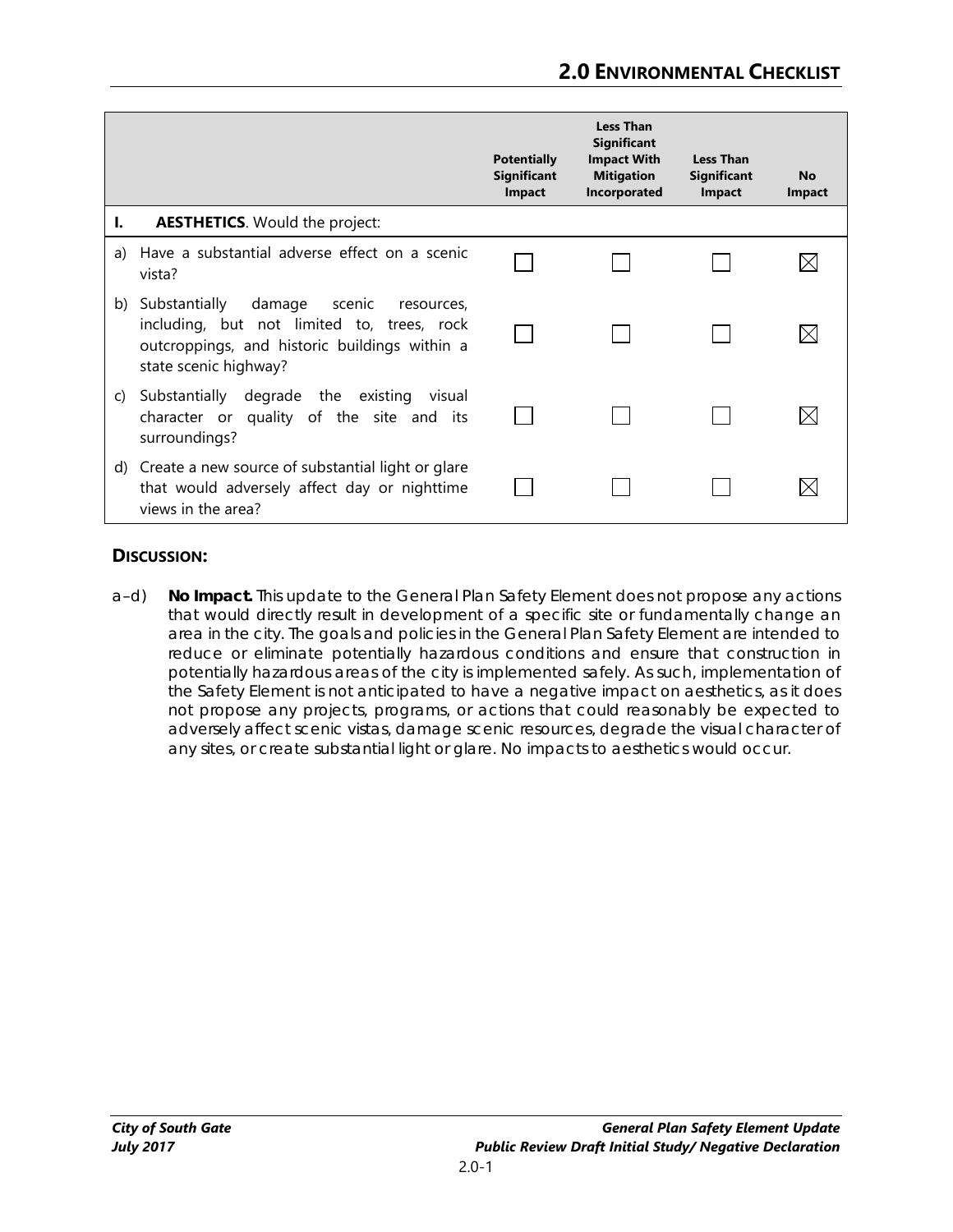|                    | <b>Less Than</b><br><b>Significant</b> |                    |                  |
|--------------------|----------------------------------------|--------------------|------------------|
| <b>Potentially</b> | <b>Impact With</b>                     | <b>Less Than</b>   |                  |
| <b>Significant</b> | <b>Mitigation</b>                      | <b>Significant</b> |                  |
| <b>Impact</b>      | Incorporated                           | <b>Impact</b>      | <b>No Impact</b> |

- **II. AGRICULTURE RESOURCES.** In determining whether impacts to agricultural resources are significant environmental effects, lead agencies may refer to the California Agricultural Land Evaluation and Site Assessment Model (1997) prepared by the California Department of Conservation as an optional model to use in assessing impacts on agriculture and farmland. In determining whether impacts to forest resources, including timberland, are significant environmental effects, lead agencies may refer to information compiled by the California Department of Forestry and Fire Protection regarding the state's inventory of forestland, including the Forest and Range Assessment Project and the Forest Legacy Assessment project; and forest carbon measurement methodology provided in Forest Protocols adopted by the California Air Resources Board. Would the project:
- a) Convert Prime Farmland, Unique Farmland, or Farmland of Statewide Importance (Farmland), as shown on the maps prepared pursuant to the Farmland Mapping and Monitoring Program of the California Resources Agency, to nonagricultural use?
- b) Conflict with existing zoning for agricultural use, or a Williamson Act contract?
- c) Conflict with existing zoning for, or cause rezoning of, forestland (as defined in Public Resources Code Section 12220(g)), timberland (as defined by Public Resources Code Section 4526), or timberland zoned Timberland Production (as defined by Government Code Section 51104(g))?
- d) Result in the loss of forestland or conversion of forestland to non-forest use?
- e) Involve other changes in the existing environment which, due to their location or nature, could result in conversion of Farmland, to nonagricultural use or conversion of forestland to non-forest use?



- a–b) **No Impact.** According to the City of South Gate Zoning Map (updated March 2015), there are no agricultural zones in the city. No impact to agricultural resources would occur.
- c–d) **No Impact.** There is no timberland or Timberland Production zones in the City of South Gate; therefore the proposed project would not result in the loss of forestland, timberland, or Timberland Production areas. No impact would occur.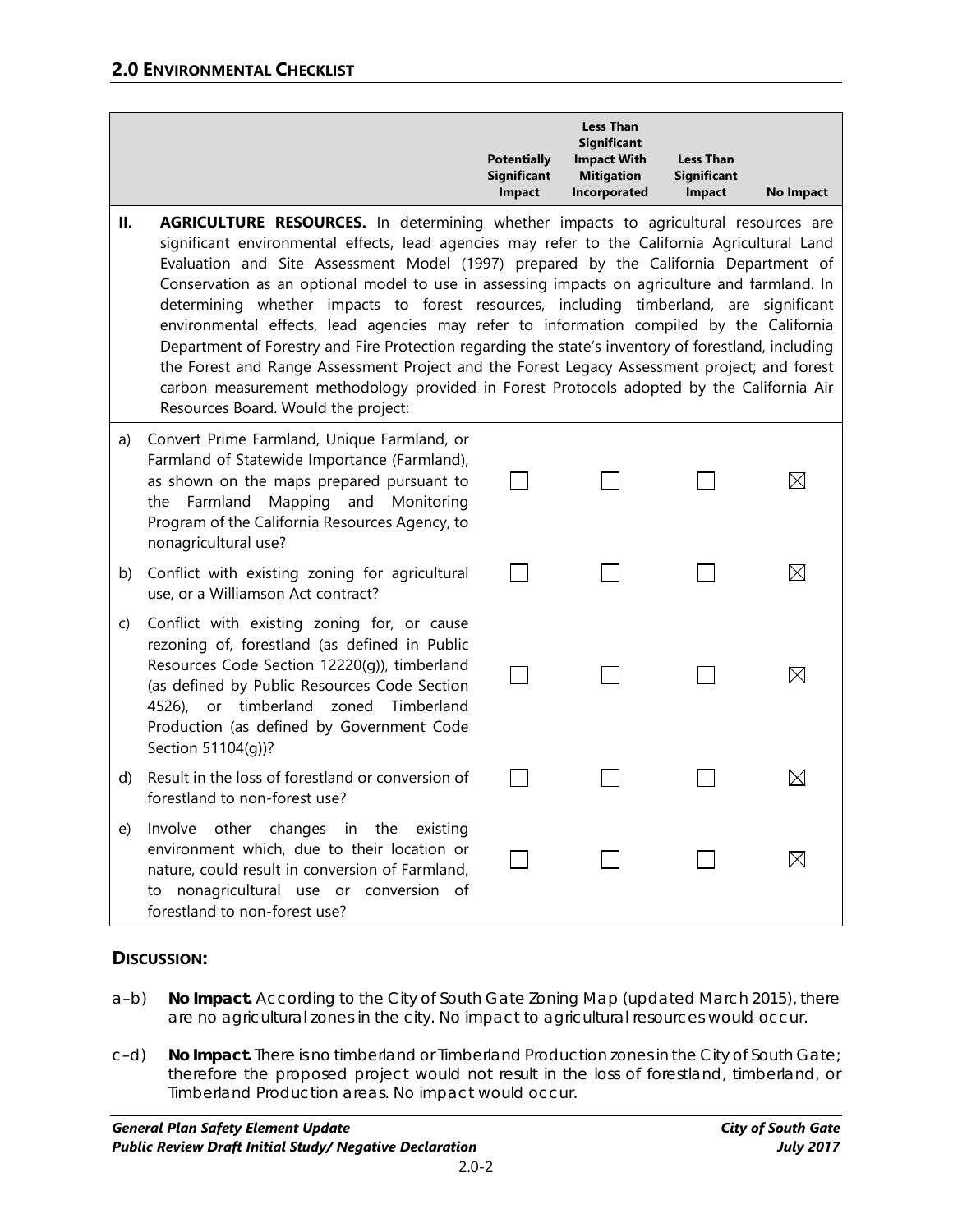e) **No Impact.** There are no agricultural or forest resources in South Gate; therefore, no impacts related to the conversion of such resources would occur (DOC 2014).

|    |                                                                                                                                                                                                                                                                                                             | <b>Potentially</b><br><b>Significant</b><br>Impact | <b>Less Than</b><br><b>Significant</b><br><b>Impact With</b><br><b>Mitigation</b><br>Incorporated | <b>Less Than</b><br><b>Significant</b><br>Impact | <b>No Impact</b> |
|----|-------------------------------------------------------------------------------------------------------------------------------------------------------------------------------------------------------------------------------------------------------------------------------------------------------------|----------------------------------------------------|---------------------------------------------------------------------------------------------------|--------------------------------------------------|------------------|
| Ш. | <b>AIR QUALITY.</b> Where available, the significance criteria established by the applicable air quality<br>management or air pollution control district may be relied upon to make the following<br>determinations. Would the project:                                                                     |                                                    |                                                                                                   |                                                  |                  |
| a) | Conflict with or obstruct implementation of the<br>applicable air quality plan?                                                                                                                                                                                                                             |                                                    |                                                                                                   |                                                  |                  |
| b) | Violate any air quality standard or contribute<br>substantially to an existing or projected air<br>quality violation?                                                                                                                                                                                       |                                                    |                                                                                                   |                                                  |                  |
| C) | Result in a cumulatively considerable net<br>increase of any criteria pollutant for which the<br>project region is in nonattainment under an<br>applicable federal or state ambient air quality<br>standard (including releasing emissions that<br>exceed quantitative thresholds for ozone<br>precursors)? |                                                    |                                                                                                   |                                                  |                  |
| d) | Expose sensitive receptors to substantial<br>pollutant concentrations?                                                                                                                                                                                                                                      |                                                    |                                                                                                   |                                                  |                  |
| e) | objectionable odors<br>affecting<br>Create<br>a<br>substantial number of people?                                                                                                                                                                                                                            |                                                    |                                                                                                   |                                                  |                  |

#### **DISCUSSION:**

a–e) **No Impact.** The updated Safety Element does not propose any actions that would directly result in development of a specific site, fundamentally change an area in the city, or require any revisions to zoned density or land use designation for any parcel. As such, implementation of the updated Safety Element does not propose any actions that would directly result in the obstruction of the applicable air quality plan, violate any air quality standard, result in a cumulatively considerable net increase of any criteria pollutant, expose sensitive receptors, or create objectionable odors. As a result, no impact would occur.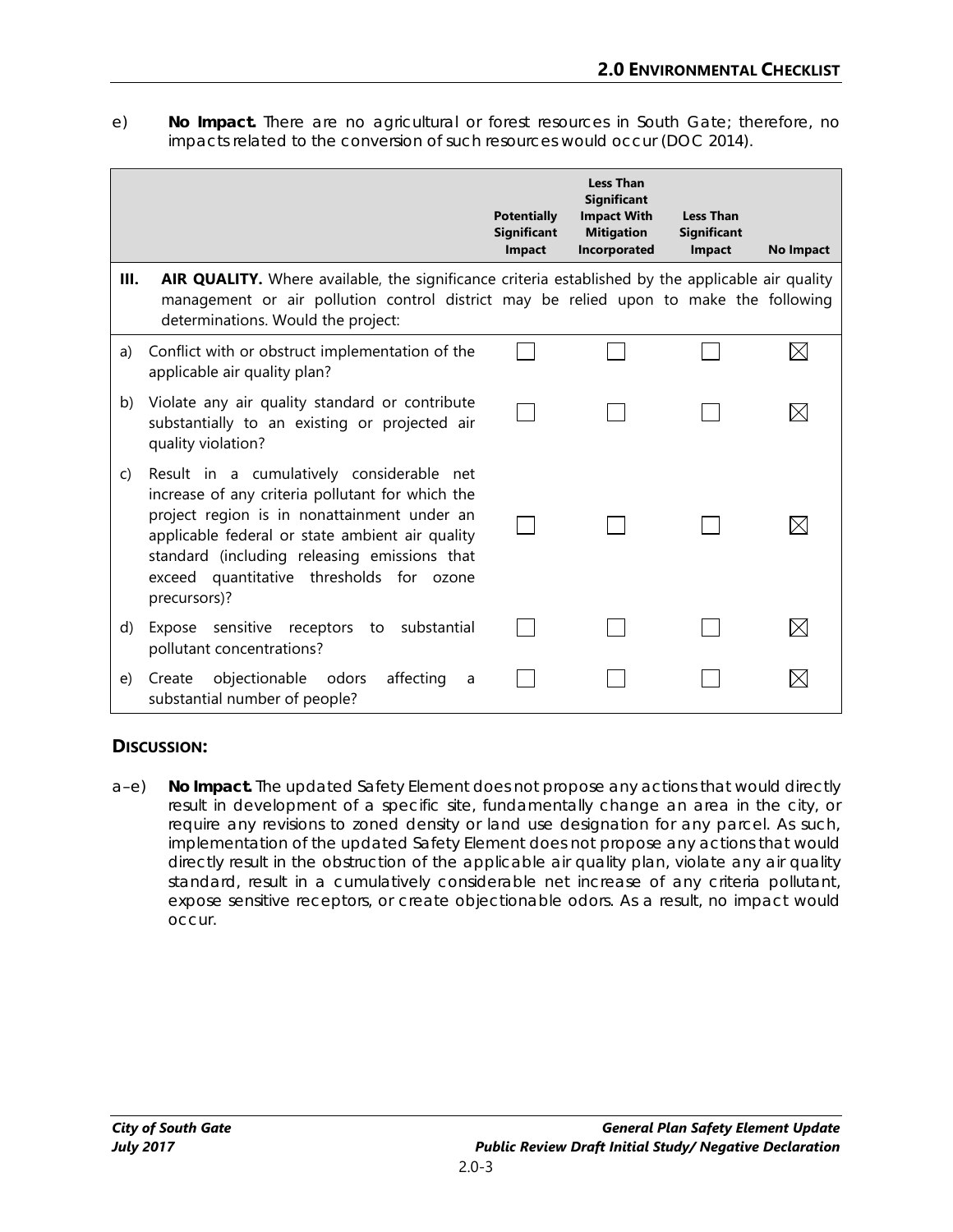|     |                                                                                                                                                                                                                                                                                                                                   | <b>Potentially</b><br><b>Significant</b><br>Impact | <b>Less Than</b><br><b>Significant</b><br><b>Impact With</b><br><b>Mitigation</b><br>Incorporated | <b>Less Than</b><br>Significant<br>Impact | <b>No Impact</b> |
|-----|-----------------------------------------------------------------------------------------------------------------------------------------------------------------------------------------------------------------------------------------------------------------------------------------------------------------------------------|----------------------------------------------------|---------------------------------------------------------------------------------------------------|-------------------------------------------|------------------|
| IV. | <b>BIOLOGICAL RESOURCES.</b> Would the project:                                                                                                                                                                                                                                                                                   |                                                    |                                                                                                   |                                           |                  |
| a)  | Have a substantial adverse effect, either directly<br>or through habitat modifications, on any<br>species identified as a candidate, sensitive, or<br>special-status species in local or regional plans,<br>policies, or regulations, or by the California<br>Department of Fish and Wildlife or US Fish and<br>Wildlife Service? |                                                    |                                                                                                   |                                           | $\boxtimes$      |
| b)  | Have a substantial adverse effect on any<br>riparian habitat or other sensitive natural<br>community identified in local or regional plans,<br>policies, or regulations, or by the California<br>Department of Fish and Wildlife or US Fish and<br>Wildlife Service?                                                              |                                                    |                                                                                                   |                                           | $\boxtimes$      |
| C)  | Have a substantial adverse effect on federally<br>protected wetlands, as defined by Section 404<br>of the Clean Water Act (including, but not<br>limited to, marsh, vernal pool, coastal wetlands,<br>through<br>direct<br>removal,<br>filling,<br>$etc.$ ),<br>hydrological interruption, or other means?                        |                                                    |                                                                                                   |                                           | $\boxtimes$      |
| d)  | Interfere substantially with the movement of<br>any native resident or migratory fish or wildlife<br>species or with established native resident or<br>migratory wildlife corridors, or impede the use<br>of native wildlife nursery sites?                                                                                       |                                                    |                                                                                                   |                                           | $\boxtimes$      |
| e)  | Conflict with any local policies or ordinances<br>protecting biological resources, such as a tree<br>preservation policy or ordinance?                                                                                                                                                                                            |                                                    |                                                                                                   | ∠∆                                        |                  |
| f)  | Conflict with the provisions of an adopted<br>habitat conservation plan, natural community<br>conservation plan, or other approved local,<br>regional, or state habitat conservation plan?                                                                                                                                        |                                                    |                                                                                                   |                                           | $\boxtimes$      |

a–b) **No Impact**. The city is not located within a biological resource area, and no riparian habitat or other sensitive natural communities or species are present in the city. The only significant amount of open space in the city is in South Gate Park, which consists mostly of playing fields, recreational buildings, and parking lots, and is completely engulfed in an urban setting. Therefore, no impacts to sensitive species or habitats would occur.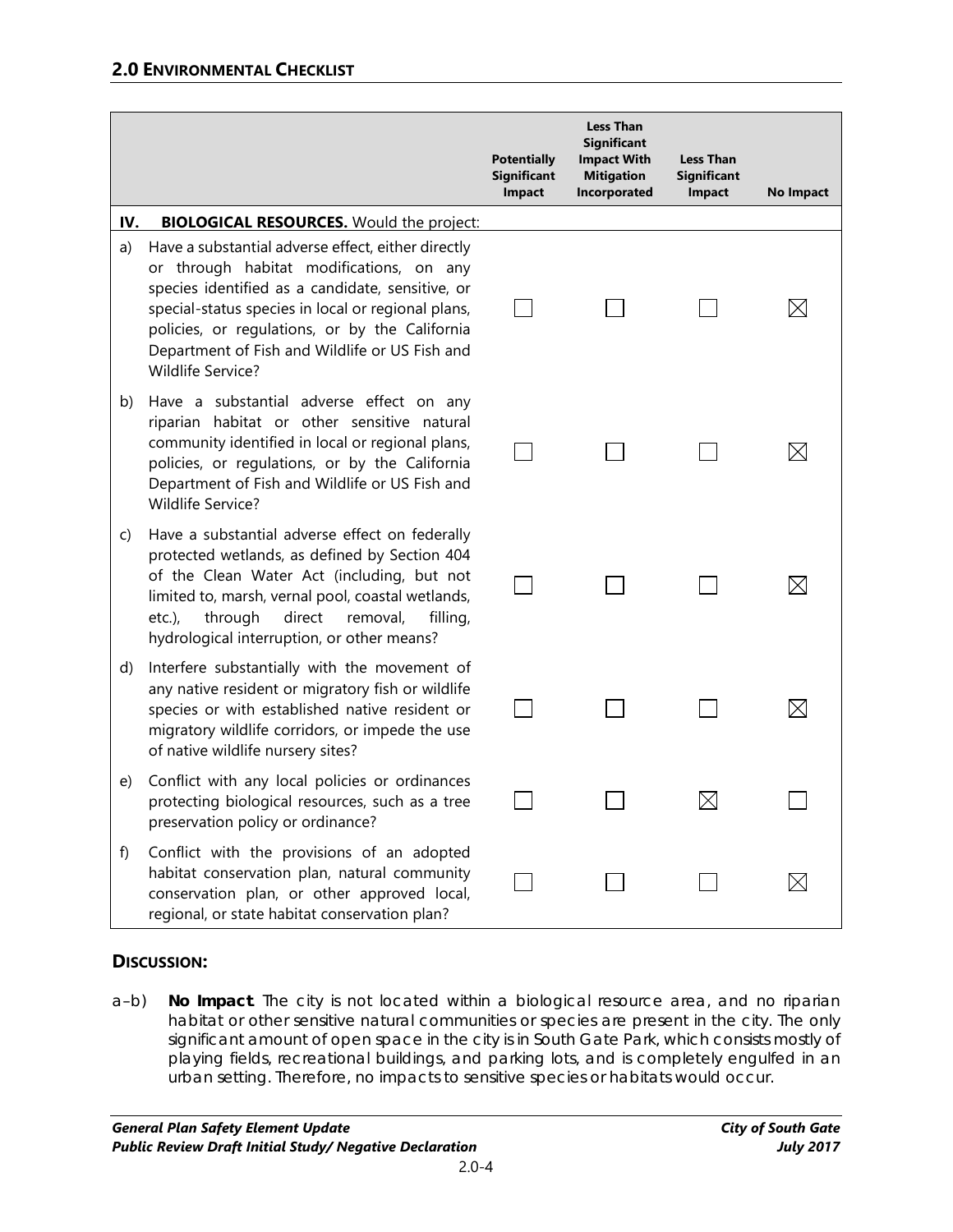- c–d) **No Impact.** South Gate is not located on any federally protected wetlands as defined by Section 404 of the Clean Water Act. Additionally, as the project does not result in any development or land disturbance, the project will not interfere with the movement of any native resident or migratory fish or wildlife species or with established native resident or migratory wildlife corridors, or impede the use of native wildlife nursery sites. As a result, no impact would occur.
- e) **Less Than Significant Impact**. South Gate Municipal Code, Chapter 5.33, Tree Preservation and Protection, regulates the planting and maintenance of public trees. Section 5.33.030, Permit Requirements, states, "No person, but for a person undertaking official business for the city of South Gate, shall plant, remove, relocate, damage, excessively prune or cut or encroach into the protected zone or any public tree within the city of South Gate without first obtaining a permit from the director of public works and paying the required fee." Tree removal may be undertaken per the policies of the Safety Element update; however, such removal would be done in accordance with Chapter 5.33 of the South Gate Municipal Code, and impacts would be less than significant. Any future tree removals would follow the requirements of Chapter 5.33 of the South Gate Municipal Code.
- f) **No Impact**. The City does not have an adopted habitat conservation plan. Therefore, no impacts would occur as a result of the proposed project.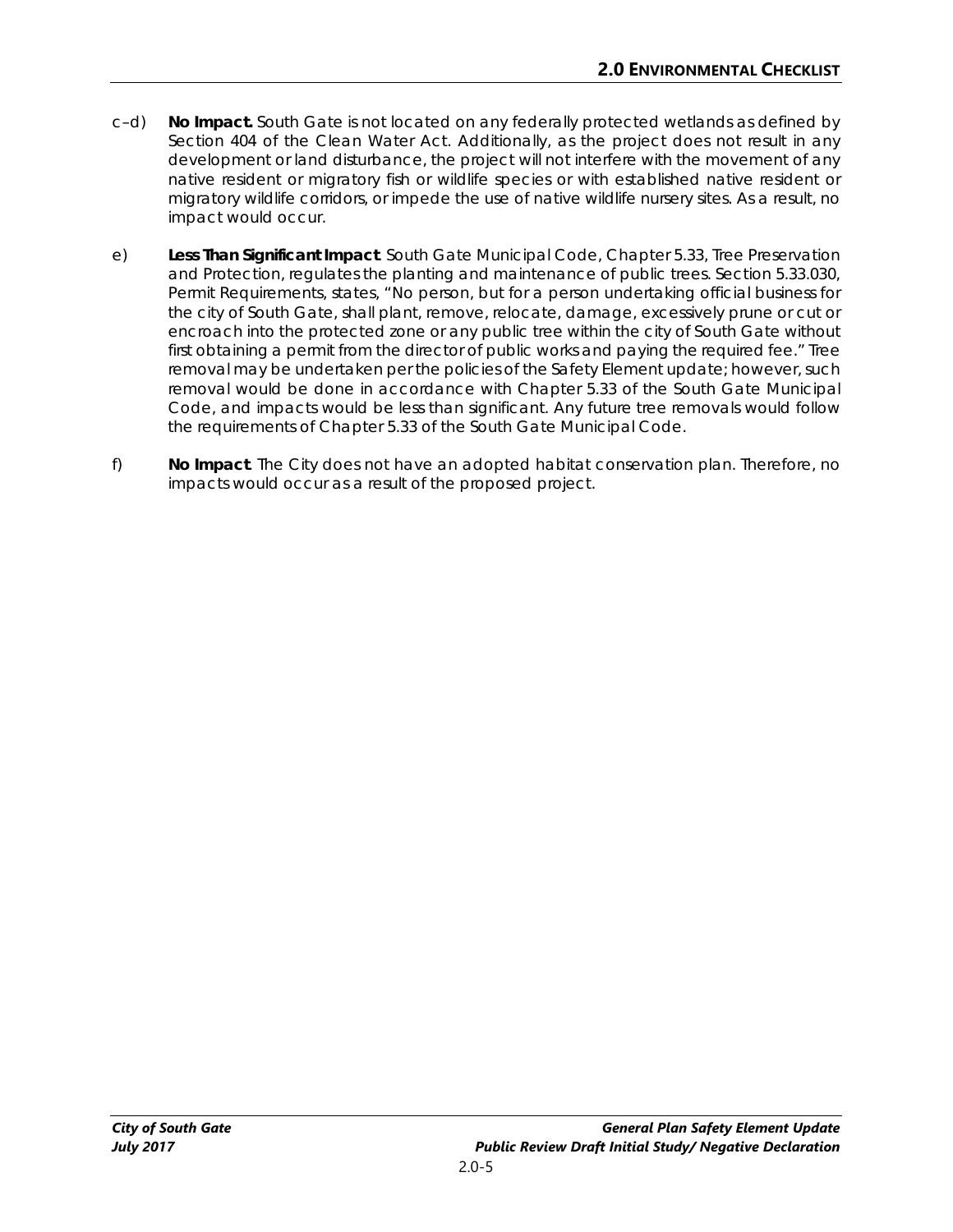|    |                                                                                                                         | <b>Potentially</b><br><b>Significant</b><br><b>Impact</b> | <b>Less Than</b><br><b>Significant</b><br><b>Impact With</b><br><b>Mitigation</b><br>Incorporated | <b>Less Than</b><br><b>Significant</b><br>Impact | No Impact |
|----|-------------------------------------------------------------------------------------------------------------------------|-----------------------------------------------------------|---------------------------------------------------------------------------------------------------|--------------------------------------------------|-----------|
| V. | <b>CULTURAL RESOURCES.</b> Would the project:                                                                           |                                                           |                                                                                                   |                                                  |           |
| a) | Cause a substantial adverse change in the<br>significance of a historical resource as defined<br>in Section 15064.5?    |                                                           |                                                                                                   |                                                  |           |
| b) | Cause a substantial adverse change in the<br>significance of an archaeological resource<br>pursuant to Section 15064.5? |                                                           |                                                                                                   |                                                  |           |
| C) | Directly or indirectly destroy a unique<br>paleontological resource or site or unique<br>geological feature?            |                                                           |                                                                                                   |                                                  |           |
| d) | Disturb any human remains, including those<br>interred outside of formal cemeteries?                                    |                                                           |                                                                                                   |                                                  |           |

a–d) **No Impact.** The Safety Element update does not propose any actions that would directly result in development of a specific site, fundamentally change an area in the city, or require any revisions to zoned density or land use designation for any parcel. As such, implementation of the Safety Element update would not propose any actions that would directly result in impacts to areas identified as having the potential for archaeological and paleontological resources. Therefore, no cultural resources impacts would occur.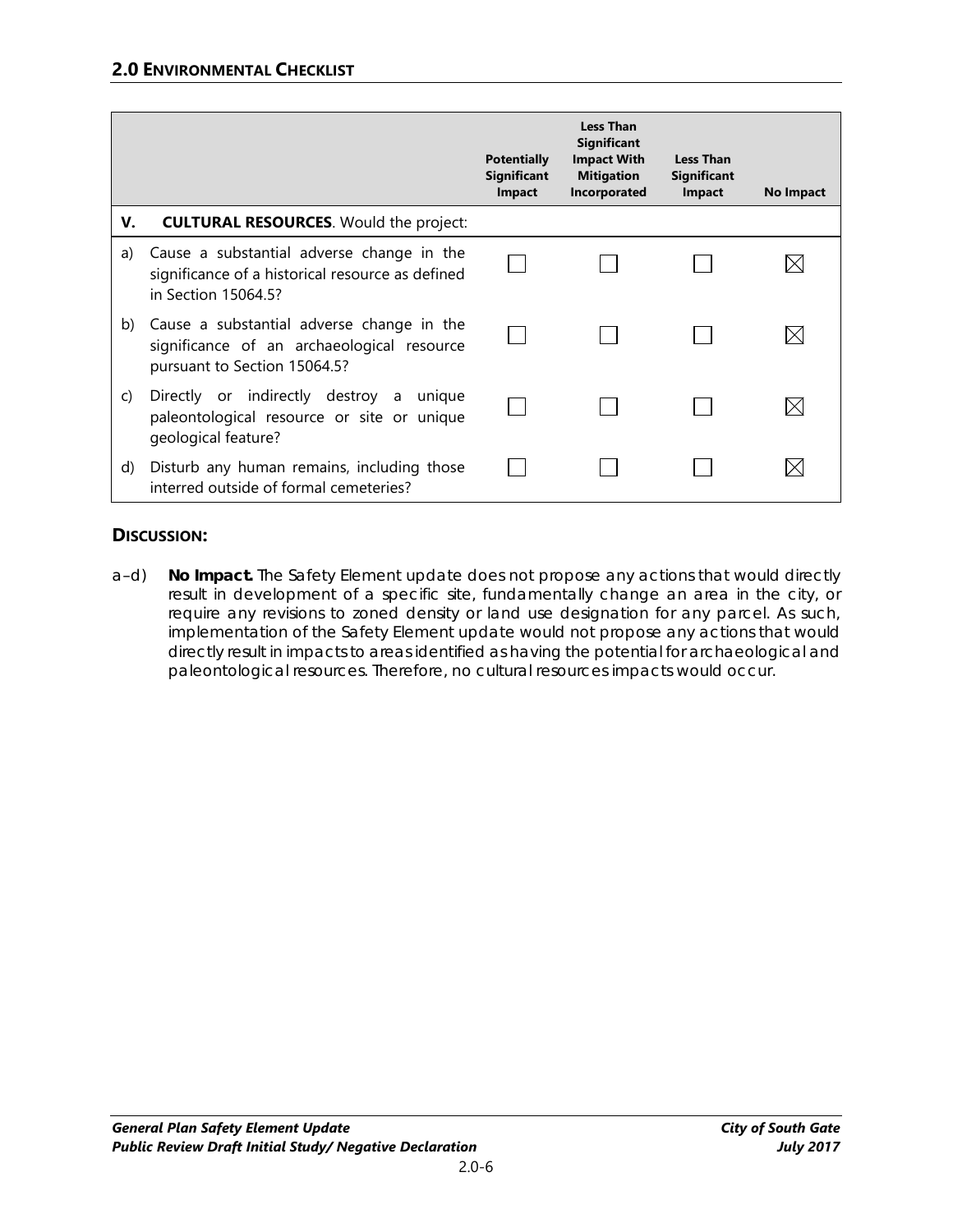|              |                                                                                                                                                                                                                                                                                                              | <b>Potentially</b><br><b>Significant</b><br>Impact | <b>Less Than</b><br><b>Significant</b><br><b>Impact With</b><br><b>Mitigation</b><br>Incorporated | <b>Less Than</b><br><b>Significant</b><br>Impact | No Impact |
|--------------|--------------------------------------------------------------------------------------------------------------------------------------------------------------------------------------------------------------------------------------------------------------------------------------------------------------|----------------------------------------------------|---------------------------------------------------------------------------------------------------|--------------------------------------------------|-----------|
| VI.          | <b>GEOLOGY AND SOILS.</b> Would the project:                                                                                                                                                                                                                                                                 |                                                    |                                                                                                   |                                                  |           |
| a)           | Expose people or structures to potential<br>substantial adverse effects, including the risk of<br>loss, injury, or death, involving:                                                                                                                                                                         |                                                    |                                                                                                   |                                                  |           |
|              | Rupture of a known earthquake fault, as<br>i)<br>delineated on the most recent Alquist-<br>Priolo Earthquake Fault Zoning Map issued<br>by the State Geologist for the area or based<br>on other substantial evidence of a known<br>fault? Refer to Division of Mines and<br>Geology Special Publication 42. |                                                    |                                                                                                   |                                                  | $\times$  |
|              | Strong seismic ground shaking?<br>ii)                                                                                                                                                                                                                                                                        |                                                    |                                                                                                   | $\boxtimes$                                      |           |
|              | iii) Seismic-related ground failure, including<br>liquefaction?                                                                                                                                                                                                                                              |                                                    |                                                                                                   |                                                  |           |
|              | iv) Landslides?                                                                                                                                                                                                                                                                                              |                                                    |                                                                                                   |                                                  |           |
| b)           | Result in substantial soil erosion or the loss of<br>topsoil?                                                                                                                                                                                                                                                |                                                    |                                                                                                   |                                                  | $\times$  |
| $\mathsf{C}$ | Be located on a geologic unit or soil that is<br>unstable, or that would become unstable as a<br>result of the project, and potentially result in<br>on- or off-site landslide, lateral spreading,<br>subsidence, liquefaction, or collapse?                                                                 |                                                    |                                                                                                   |                                                  | $\times$  |
| d)           | Be located on expansive soil, as defined in Table<br>18-1-B of the Uniform Building Code (1994),<br>creating substantial risks to life or property?                                                                                                                                                          |                                                    |                                                                                                   |                                                  | $\times$  |
| e)           | Have soils incapable of adequately supporting<br>the use of septic tanks or alternative<br>wastewater disposal systems where sewers are<br>not available for the disposal of wastewater?                                                                                                                     |                                                    |                                                                                                   |                                                  | $\times$  |

a.i) **No Impact.** Fault rupture is caused by the actual breakage of the ground surface overlying a fault as a result of seismic activity. This can range in offsets from less than 1 inch to up to 20 feet, depending on the fault and earthquake magnitude. Under the Alquist-Priolo Act, the California State Geologist identifies areas in the state that are at risk from surface fault rupture. The main purpose of the act is to prevent the construction of buildings used for human occupancy where traces of active faults are evident on the earth's surface. These zones are known as Alquist-Priolo Earthquake Fault Zones. Impacts resulting from fault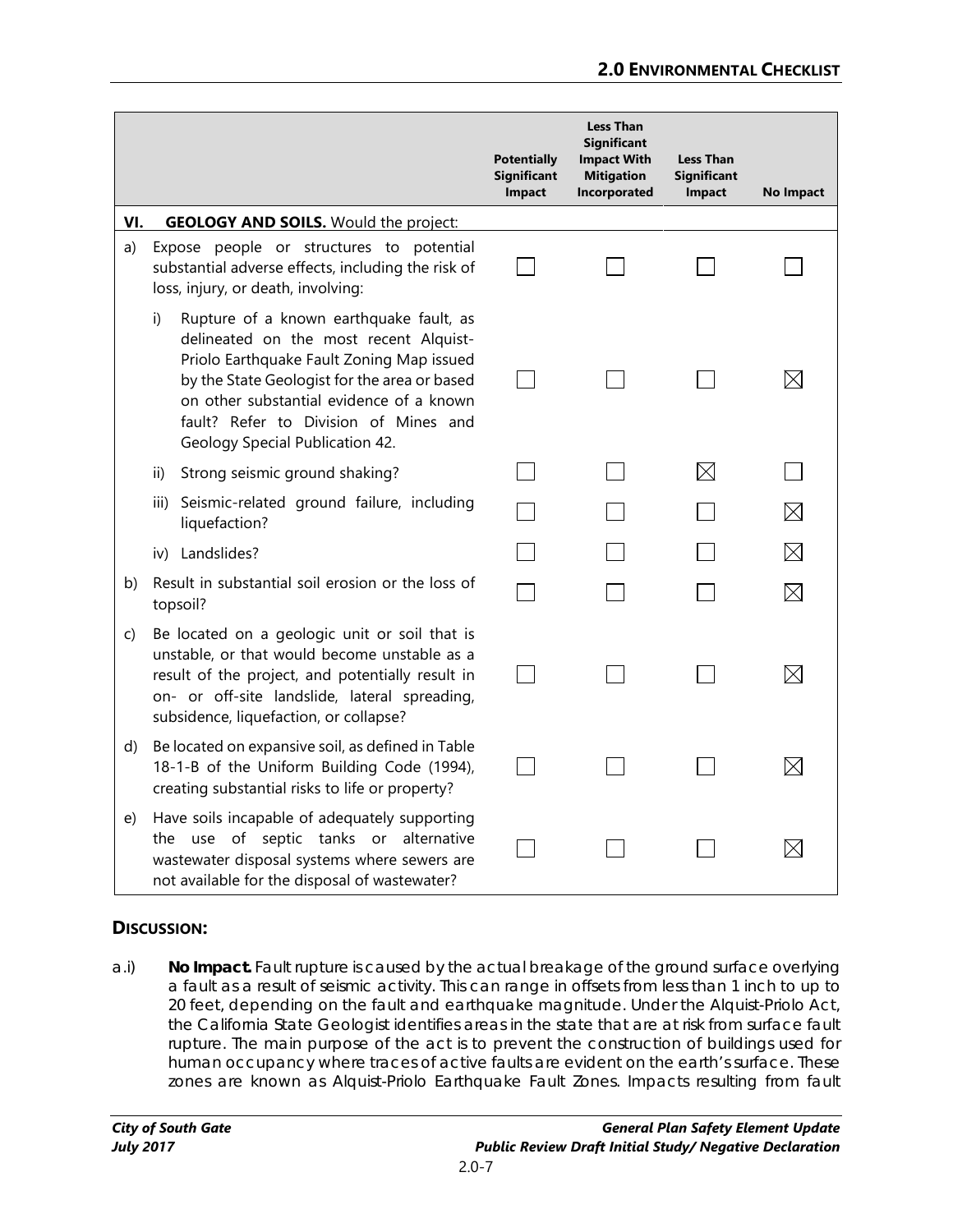rupture generally occur in the immediate vicinity overlying the fault. The zones vary in width, but average about one-quarter mile across. South Gate lies within the South Gate 7.5-minute quadrangle. The South Gate quadrangle has been mapped per the Alquist-Priolo Act. According to this map, South Gate is surrounded by fault zones. Since these fault zones don't traverse the city, impacts associated with surface rupture are not anticipated (CGS 2014).

- a.ii) **Less Than Significant Impact.** The city is subject to strong ground shaking, as is all of seismically active Southern California. However, implementation of the goals and policies in the Safety Element would reduce the exposure of people and/or structures to potential substantial adverse effects involving seismic-related activity. Implementation of the goals and policies in the Safety Element, along with adherence to the California Building Code, which is adopted by reference by the City of South Gate Municipal Code, Section 9.02.010, would continue to minimize impacts associated with strong ground shaking. Policy 1.1.1 of the Safety Element requires that all new development and remodels meet state and City seismic safety standards, while Policy 1.1.3 provides for the facilitation of seismic retrofits for existing buildings and infrastructure. Therefore, impacts would be less than significant.
- a.iii, c) **No Impact.** Liquefaction typically occurs when near-surface (usually upper 50 feet) saturated, clean, fine-grained loose sands are subject to intense ground-shaking, causing the soil to lose strength and behave similar to liquid. The potential for liquefaction depends on the magnitude of ground-shaking, groundwater conditions, the relative density of the soils, and the age of site-specific geologic units. Seismic-induced liquefaction occurs when a saturated, granular deposit of low relative density is subject to extreme shaking and loses strength or stiffness due to increased pore water pressure. The consequences of liquefaction are typically characterized by settlement, uplift on structures, and increases in the lateral pressure of buried structures. If building foundations are not designed properly, the effects of severe liquefaction during seismic conditions may result in structural failure, leading to substantial structural damage and injury or loss of life. According to the Alquist-Priolo Map, the City of South Gate is within an area with conditions that could lead to liquefaction; however, groundwater levels beneath the city are approximately 80–100 beneath the surface, which reduces the risk significantly. Regardless of the risk, the City regulates construction in compliance with the California Building Code, which is intended to minimize risk associated with liquefaction. Additionally, it is the intent of the Safety Element to reduce potential risks associated with the effects of seismic activities. Therefore, no impact would occur.
- a.iv) **No Impact**. Landslides and other forms of slope failure form in response to the long-term geologic cycle of uplift, mass wasting, and disturbance of slopes. Mass wasting refers to a variety of erosional processes from gradual downhill soil creep to mudslides, debris flows, landslides, and rock fall—processes that are commonly triggered by intense precipitation, which varies according to climatic shifts. Often, various forms of mass wasting are grouped together as landslides, which are generally used to describe the downhill movement of rock and soil. The generally flat topography of South Gate means that there are no designated zones at an elevated risk of landslides. However, the community faces the possibility of small landslides along the Los Angeles River, drainage channels, or other areas where steep slopes occur. The Safety Element does not propose any construction or development projects; rather the intent of the Safety Element is to reduce any risks associated with existing development. Therefore, no impacts would occur.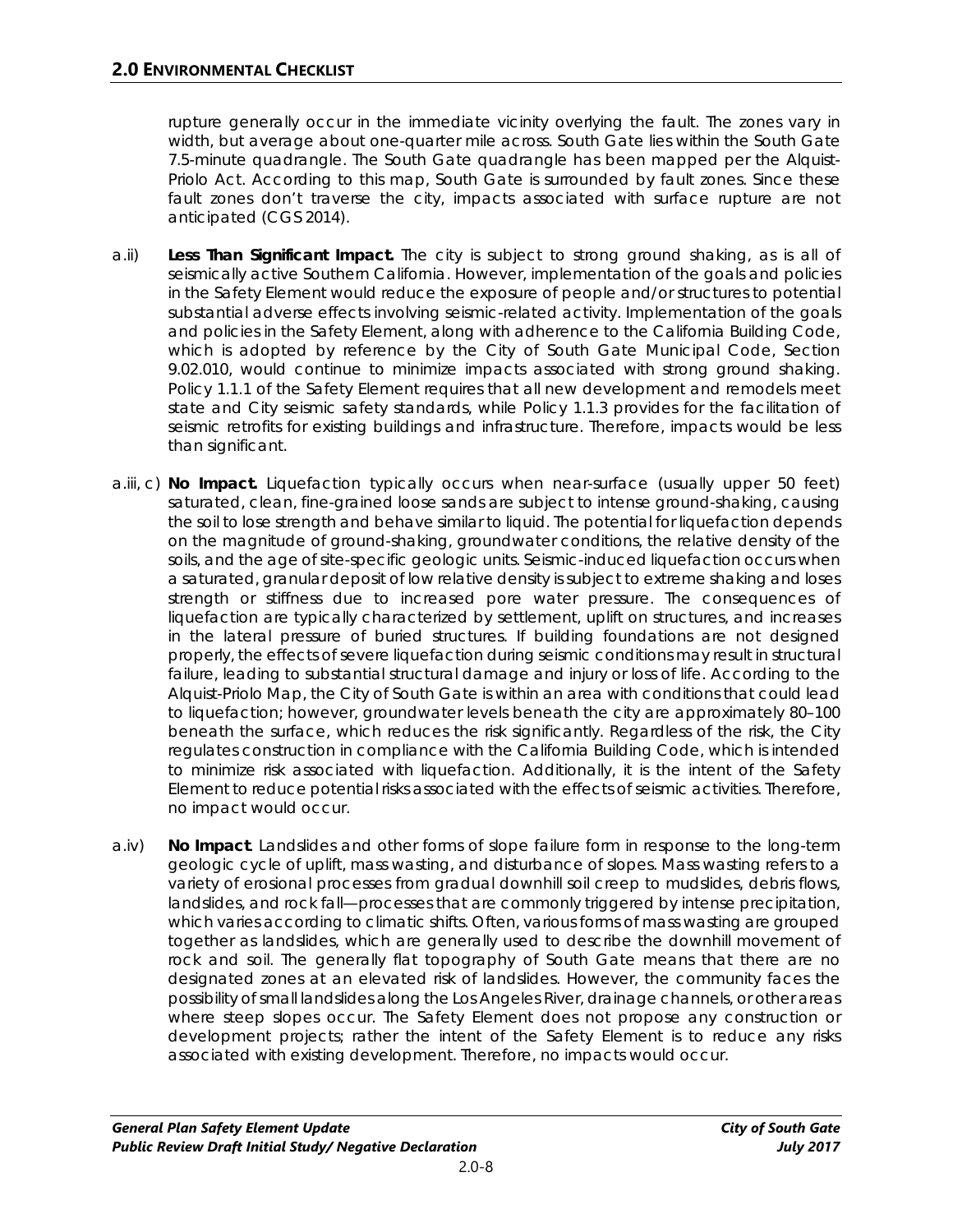- b, d) **No Impact.** Since the Safety Element update does not propose any construction or development projects, implementation of the updated Safety Element is not anticipated to have negative impacts related to soils and other geologic conditions. On the contrary, the policies and actions in the Safety Element are designed to protect people and structures in the city from geologic hazards. Therefore, no impacts related to the loss of topsoil would occur. Policy 1.1.1 of the Safety Element requires that all new development and remodels meet state and City seismic safety standards, while Policy 1.1.3 provides for the facilitation of seismic retrofits for existing buildings and infrastructure. Therefore, no impacts would occur.
- e) **No Impact.** All development in the City of South Gate is connected to the sanitary sewer system. No septic tanks are proposed as part of the Safety Element update. No impact would occur.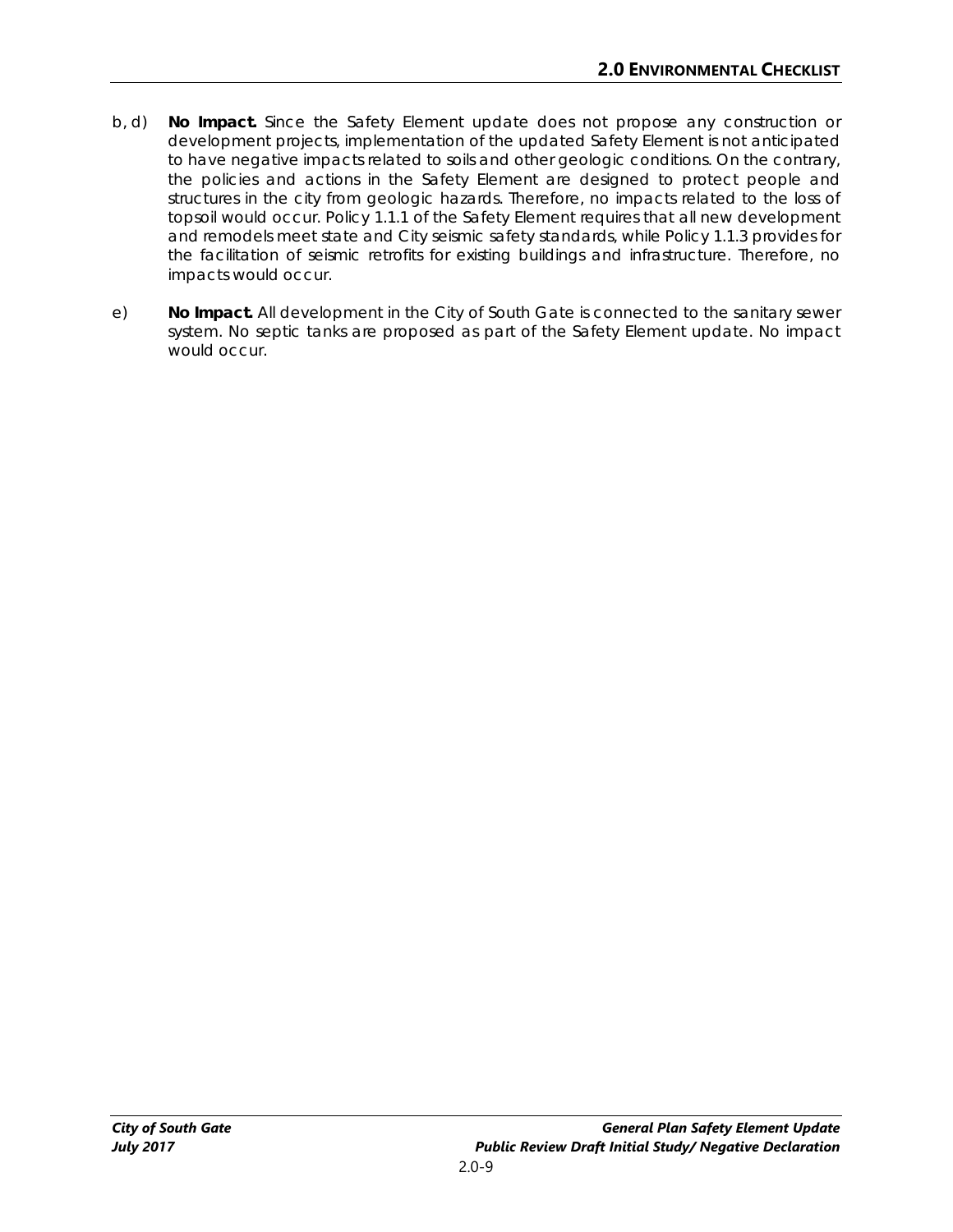|      |                                                                                                                                      | <b>Potentially</b><br><b>Significant</b><br>Impact | <b>Less Than</b><br><b>Significant</b><br><b>Impact With</b><br><b>Mitigation</b><br>Incorporated | Less Than<br><b>Significant</b><br>Impact | No Impact |
|------|--------------------------------------------------------------------------------------------------------------------------------------|----------------------------------------------------|---------------------------------------------------------------------------------------------------|-------------------------------------------|-----------|
| VII. | <b>GREENHOUSE GAS EMISSIONS.</b> Would the project:                                                                                  |                                                    |                                                                                                   |                                           |           |
| a)   | Generate greenhouse gas emissions, either<br>directly or indirectly, that may have a significant<br>impact on the environment?       |                                                    |                                                                                                   |                                           |           |
| b)   | Conflict with an applicable plan, policy, or<br>regulation adopted for the purpose of reducing<br>the emissions of greenhouse gases? |                                                    |                                                                                                   |                                           |           |

a–b) **No Impact.** This update to the General Plan Safety Element does not propose any actions that would directly result in development of a specific site, and therefore would not result in any greenhouse gas emissions. As such, no impacts would occur.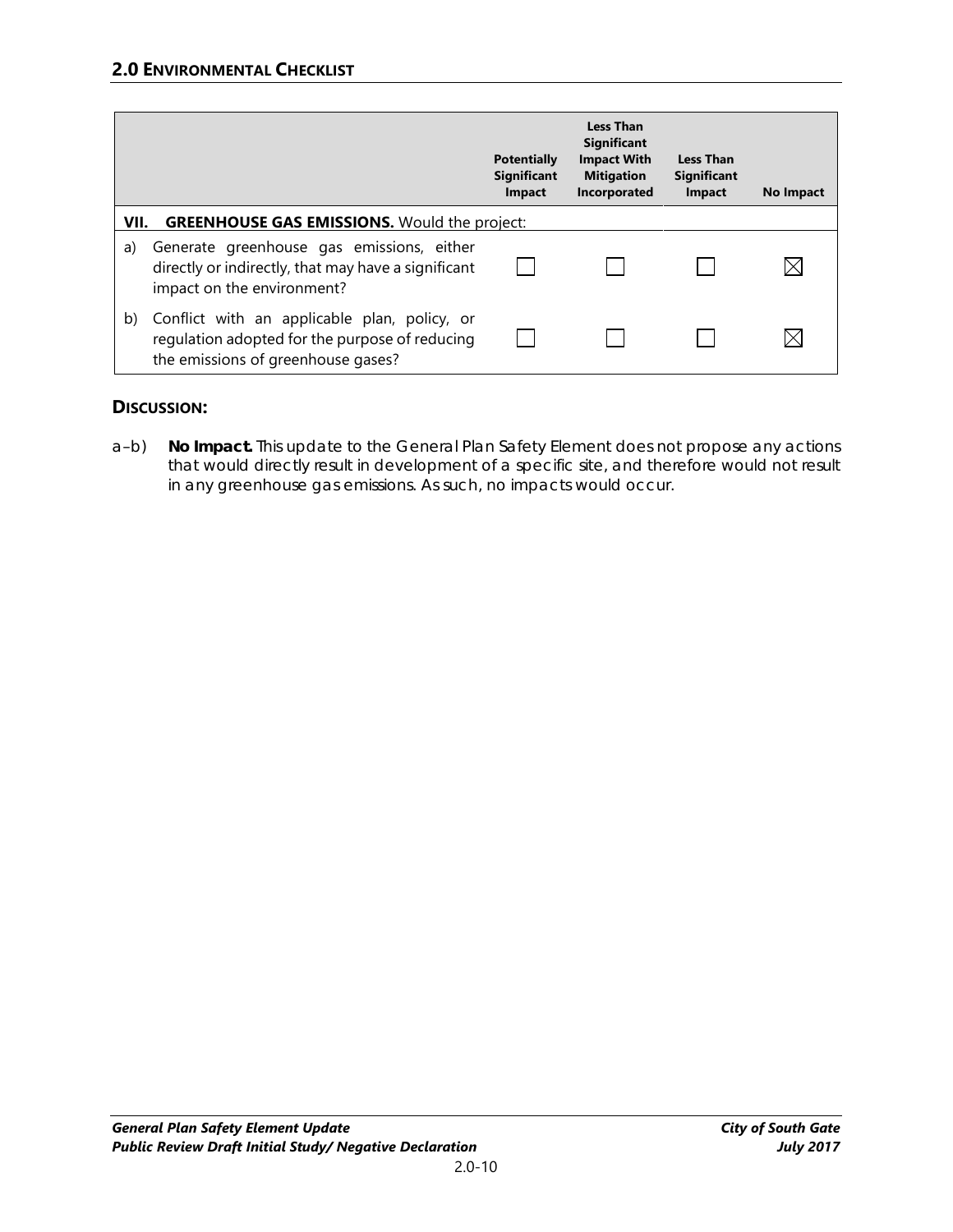|    |                                                                                                                                                                                                                                                                                   | <b>Potentially</b><br>Significant<br>Impact | <b>Less Than</b><br><b>Significant</b><br><b>Impact With</b><br><b>Mitigation</b><br>Incorporated | <b>Less Than</b><br>Significant<br>Impact | <b>No Impact</b> |
|----|-----------------------------------------------------------------------------------------------------------------------------------------------------------------------------------------------------------------------------------------------------------------------------------|---------------------------------------------|---------------------------------------------------------------------------------------------------|-------------------------------------------|------------------|
|    | VIII. HAZARDS AND HAZARDOUS MATERIALS. Would the project:                                                                                                                                                                                                                         |                                             |                                                                                                   |                                           |                  |
| a) | Create a significant hazard to the public or the<br>environment through the routine transport, use,<br>or disposal of hazardous materials?                                                                                                                                        |                                             |                                                                                                   |                                           | $\boxtimes$      |
| b) | Create a significant hazard to the public or the<br>environment through reasonably foreseeable<br>upset and accident conditions involving the<br>of<br>hazardous<br>release<br>materials<br>into<br>the<br>environment?                                                           |                                             |                                                                                                   |                                           | $\boxtimes$      |
| C) | Emit hazardous emissions or handle hazardous<br>or acutely hazardous materials, substances, or<br>waste within one-quarter mile of an existing or<br>proposed school?                                                                                                             |                                             |                                                                                                   |                                           | $\boxtimes$      |
| d) | Be located on a site which is included on a list of<br>hazardous materials sites compiled pursuant to<br>Government Code Section 65962.5 and, as a<br>result, would it create a significant hazard to the<br>public or the environment?                                           |                                             |                                                                                                   | $\boxtimes$                               |                  |
| e) | For a project located within an airport land use<br>plan area or, where such a plan has not been<br>adopted, within 2 miles of a public airport or a<br>public use airport, would the project result in a<br>safety hazard for people residing or working in<br>the project area? |                                             |                                                                                                   |                                           | $\boxtimes$      |
| f) | For a project within the vicinity of a private<br>airstrip, would the project result in a safety<br>hazard for people residing or working in the<br>project area?                                                                                                                 |                                             |                                                                                                   |                                           | $\boxtimes$      |
| g) | Impair implementation of, or physically interfere<br>with, an adopted emergency response plan or<br>emergency evacuation plan?                                                                                                                                                    |                                             |                                                                                                   |                                           | $\boxtimes$      |
| h) | Expose people or structures to a significant risk<br>of loss, injury, or death involving wildland fires,<br>including where wildlands are adjacent to<br>urbanized areas or where residences are<br>intermixed with wildlands?                                                    |                                             |                                                                                                   | M                                         |                  |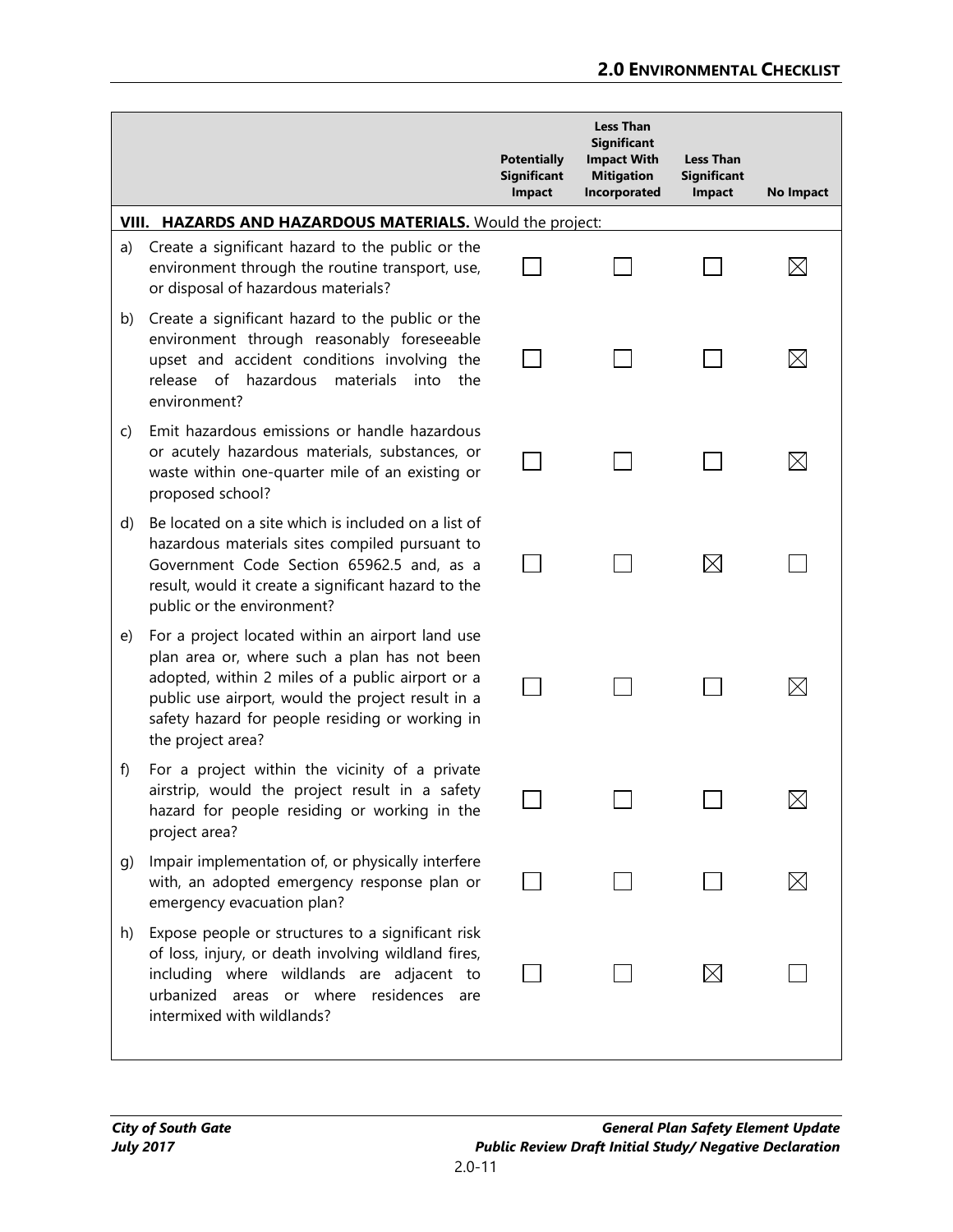a–b) **No Impact.** State and federal laws require all businesses that generate or accumulate hazardous waste to comply with regulations for proper disposal of these wastes. In South Gate, a prime area of concern for hazardous material releases is rail accidents. Three rail lines run through South Gate, carrying anywhere from 4 to 41 trains each day, depending on the line. Trains carrying hazardous materials may use any of these three rail lines, and an accident involving hazardous materials on any of these rail lines may create a health and safety risk in South Gate.

However, the update to the General Plan Safety Element does not propose any actions that would directly result in development of a specific site or have any effect on areas of the city. Rather, the Safety Element provides policies that would serve to reduce risks from hazardous materials in the City of South Gate. Policy 1.5.2 directs the City to minimize exposure to hazardous materials along truck routes and rail corridors, while Policy 1.5.3 directs South Gate to prepare for hazardous materials incidents. Implementation of the Safety Element would not result in the routine transport, use, or disposal of hazardous materials, nor would it result in the release of hazardous materials into the environment. Therefore, impacts associated with these issue areas would not occur.

- c) **No Impact.** There are nine schools located within city boundaries: San Gabriel Elementary School; Saint Helen School; Victoria Elementary School; Madison Elementary School; Montara Avenue Elementary School; Liberty Boulevard Elementary School; South Region Elementary School; South East High School; and South Gate High School. However, the update to the General Plan Safety Element would not directly result in any development and as a result would not impact schools. In fact, the policies and actions in the Safety Element are designed to protect people in the city from hazard and hazardous materials. As such, no impact would occur.
- d) **Less Than Significant Impact.** The Cortese List is a compilation of various sites throughout the state that have been compromised due to soil or groundwater contamination from past uses (CalEPA 2014). Based on a review of the Cortese List, the city does not have sites that are:
	- Listed as a hazardous waste and substance site by the Department of Toxic Substances Control (DTSC) (2012a);
	- Listed as a hazardous solid waste disposal site by the State Water Resources Control Board (SWRCB 2014); or
	- Developed with a hazardous waste facility subject to corrective action by the DTSC (SWRCB 2012b).

Several sites in South Gate have known or potential contamination from past activities involving hazardous materials, although none of these meet Cortese List criteria shown above. The DTSC identifies four such facilities in South Gate undergoing cleanup activities as of 2015. Additionally, South Gate has 155 contamination sites, mostly consisting of underground storage tanks. These sites are monitored by the SWRCB due to the potential for contamination of water bodies. The majority of these sites are closed and have undergone cleanup. As of 2015, less than a handful of sites remain that could result in contamination. These remaining sites are in various states of operation, closure, or remediation.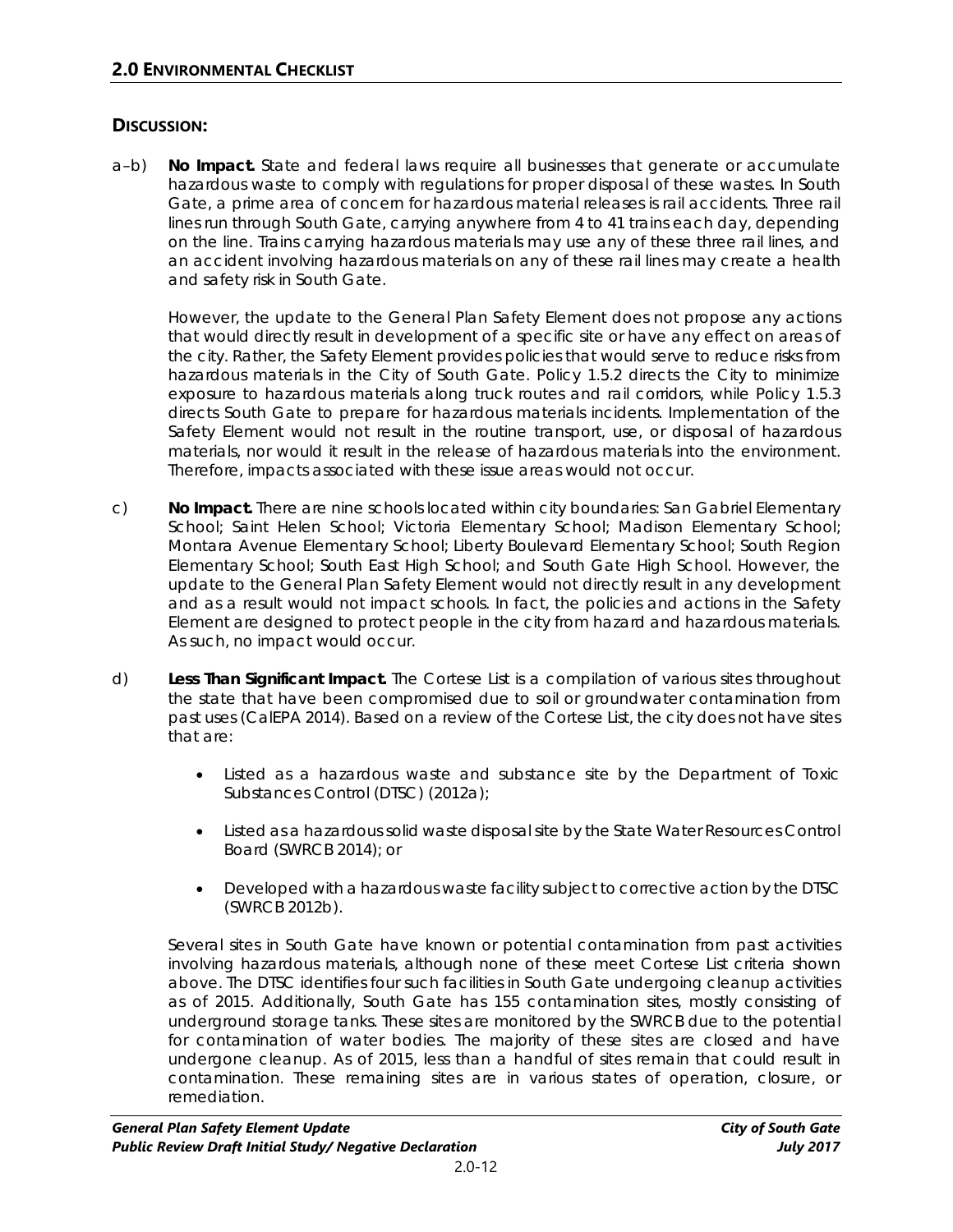The Safety Element update does not propose actions that will result in development or any activity that would affect these sites. Additionally, Safety Element policies and actions are designed to protect residents, businesses, and government functions from human-caused or technological hazards. As such, this impact is considered less than significant.

- e–f) **No Impact**. The city is not located within an airport land use plan, within 2 miles of a public airport or public use airport, or in proximity to a private airstrip. As such, there would be no impact.
- g) **No Impact.** The City of South Gate is integrated into the regional network of emergency preparation, response, and services, providing the city with access to additional resources and expertise from partner jurisdictions. Safety Element Policy 1.5.7 directs that the City continue to consult and coordinate with Los Angeles County and other regional partners to prepare and respond to hazardous materials events, and Policy 2.1.1 sets forth that the City consult with Los Angeles County and other service providers to achieve optimal allocation of public safety resources and services. Policy 2.1.4 requires that the City establish and maintain clear evacuation routes for potential hazardous events or emergencies. As such, there would be no impact.
- h) **Less Than Significant Impact.** South Gate is currently served by the Los Angeles County Fire Department. According to the Los Angeles County Fire Hazard Severity Zones map, the entirety of South Gate lies outside fire hazard severity zones (CAL FIRE 2011). Further, the project does not propose actions that would result in any development. Additionally, the updated Safety Element provides policies and actions designed to protect residents, businesses, and government functions from fire-related hazards. As such, impacts would be less than significant.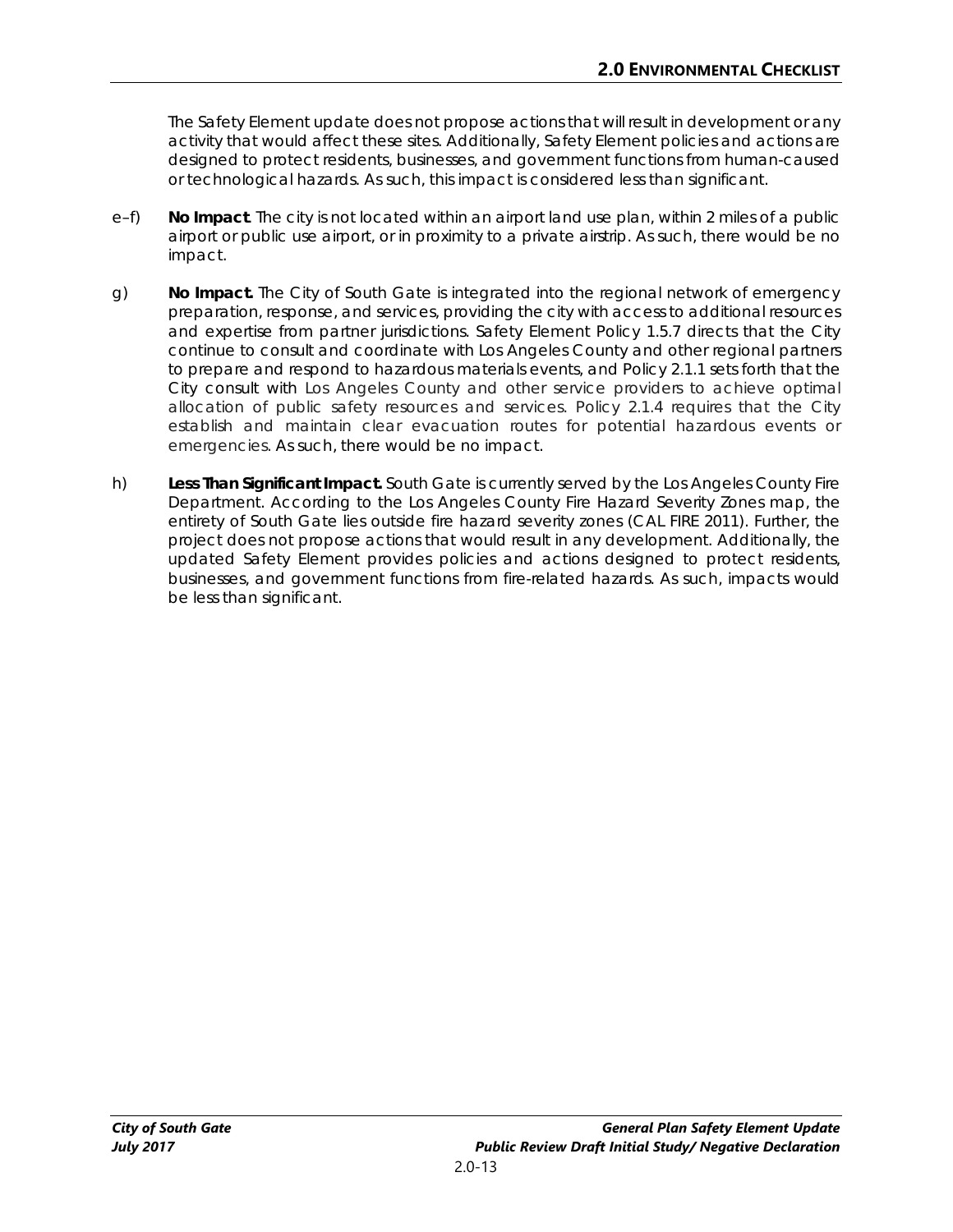|     |                                                                                                                                                                                                                                                                                                                                                                                                                             | <b>Potentially</b><br>Significant<br>Impact | <b>Less Than</b><br><b>Significant</b><br><b>Impact With</b><br><b>Mitigation</b><br>Incorporated | <b>Less Than</b><br>Significant<br>Impact | <b>No Impact</b> |
|-----|-----------------------------------------------------------------------------------------------------------------------------------------------------------------------------------------------------------------------------------------------------------------------------------------------------------------------------------------------------------------------------------------------------------------------------|---------------------------------------------|---------------------------------------------------------------------------------------------------|-------------------------------------------|------------------|
| IX. | <b>HYDROLOGY AND WATER QUALITY.</b> Would the project:                                                                                                                                                                                                                                                                                                                                                                      |                                             |                                                                                                   |                                           |                  |
| a)  | Violate any water quality standards or waste<br>discharge requirements?                                                                                                                                                                                                                                                                                                                                                     |                                             |                                                                                                   |                                           | $\boxtimes$      |
| b)  | Substantially deplete groundwater supplies or<br>interfere<br>substantially<br>with<br>groundwater<br>recharge such that there would be a net deficit<br>in aquifer volume or a lowering of the local<br>groundwater table level (e.g., the production rate<br>of pre-existing nearby wells would drop to a level<br>which would not support existing land uses or<br>planned uses for which permits have been<br>qranted)? |                                             |                                                                                                   |                                           |                  |
| C)  | Substantially alter the existing drainage pattern<br>of the site or area, including through the<br>alteration of the course of a stream or river, in a<br>manner which would result in substantial erosion<br>or siltation on- or off-site?                                                                                                                                                                                 |                                             |                                                                                                   |                                           | IХ               |
| d)  | Substantially alter the existing drainage pattern<br>of the site or area, including through the<br>alteration of the course of a stream or river, or<br>substantially increase the rate or amount of<br>surface runoff in a manner that would result in<br>flooding on- or off-site?                                                                                                                                        |                                             |                                                                                                   |                                           |                  |
| e)  | Create or contribute runoff water which would<br>exceed the capacity of existing or planned<br>drainage<br>systems<br>provide<br>stormwater<br>or<br>substantial additional sources of polluted runoff?                                                                                                                                                                                                                     |                                             |                                                                                                   |                                           |                  |
| f)  | Otherwise substantially degrade water quality?                                                                                                                                                                                                                                                                                                                                                                              |                                             |                                                                                                   |                                           |                  |
| g)  | Place housing within a 100-year flood hazard<br>area as mapped on a federal Flood Hazard<br>Boundary or Flood Insurance Rate Map or other<br>flood hazard delineation map?                                                                                                                                                                                                                                                  |                                             |                                                                                                   | $\boxtimes$                               |                  |
| h)  | Place within a 100-year flood hazard area<br>structures that would impede or redirect flood<br>flows?                                                                                                                                                                                                                                                                                                                       |                                             |                                                                                                   | $\boxtimes$                               |                  |
|     |                                                                                                                                                                                                                                                                                                                                                                                                                             |                                             |                                                                                                   |                                           |                  |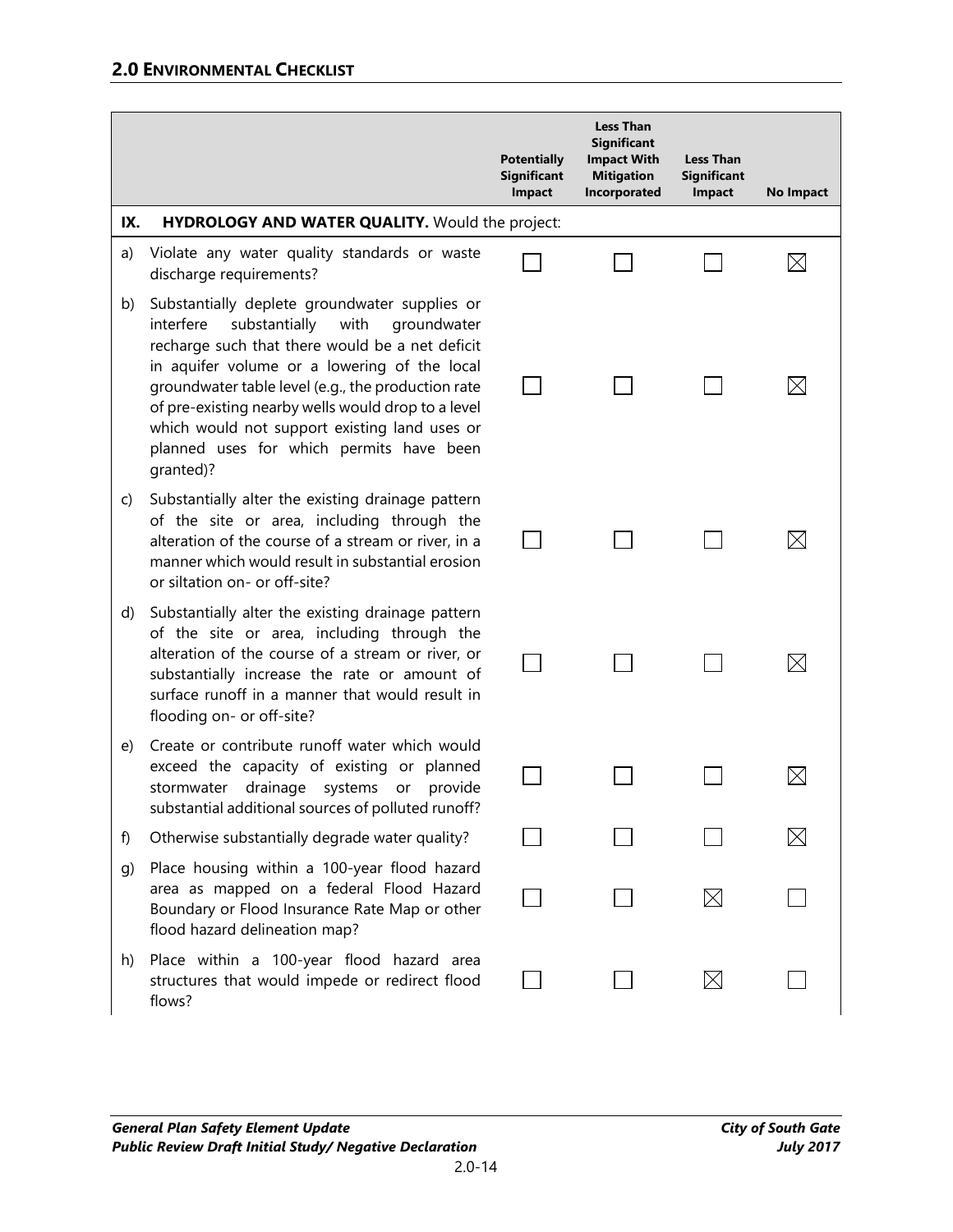|    |                                                                                                                                                                        | <b>Potentially</b><br><b>Significant</b><br>Impact | <b>Less Than</b><br><b>Significant</b><br><b>Impact With</b><br><b>Mitigation</b><br>Incorporated | <b>Less Than</b><br><b>Significant</b><br><b>Impact</b> | No Impact |
|----|------------------------------------------------------------------------------------------------------------------------------------------------------------------------|----------------------------------------------------|---------------------------------------------------------------------------------------------------|---------------------------------------------------------|-----------|
| i) | Expose people or structures to a significant risk<br>of loss, injury or death involving flooding,<br>including flooding as a result of a failure of a<br>levee or dam? |                                                    |                                                                                                   |                                                         |           |
|    | Inundation by seiche, tsunami, or mudflow?                                                                                                                             |                                                    |                                                                                                   |                                                         |           |

- a–c) **No Impact.** There is no development and no water demand associated with the adoption of the Safety Element update. The Safety Element has specific policies that reduce the impacts of surface and groundwater contamination, such as Policy 1.5.4. Policy 1.2.5 requires that new projects and remodels use low-impact development techniques that limit paving and hardscape while increasing on-site stormwater retention. Implementation of these policies and compliance with federal and state regulations would ensure that no impact would occur.
- d) **No Impact.** Although the Los Angeles River and the Rio Honda drainage channel run through the city, they would not be altered with implementation of the Safety Element. The Safety Element has several policies that would reduce the impacts of flooding throughout the City of South Gate. Policy 1.2.1 requires the City to consult with regional partners for ongoing implementation of flood control and drainage measures and stormwater permitting programs. Policy 1.2.3 mandates that the City continue implementation of its floodplain management ordinance. Policy 1.2.6 requires that the use of pervious paving and landscaping be utilized for maximum on-site stormwater retention. Implementation of these policies and compliance with federal and state regulations would ensure that no impact would occur.
- e) **No Impact.** The update to the Safety Element does not propose any specific project that would cause more water runoff. Rather, the Safety Element has policies to protect and increase storm drain capacity from existing sources of runoff. Policy 1.2.2 requires that the City maintain and enhance the City-operated stormwater and flood control system. Policy 1.2.5 requires that new projects and remodels use low-impact development techniques that limit paving and hardscape while increasing on-site stormwater retention. Policy 1.2.6 requires that the use of pervious paving and landscaping be utilized for maximum on-site stormwater retention. Implementation of these policies and compliance with federal and state regulations would ensure that no impact would occur.
- f) **No Impact.** There is no development and no water demand associated with the adoption of the Safety Element update. Therefore, no impact would occur.
- g–i) **Less Than Significant Impact.** Flooding occurs in areas where drainages become overwhelmed by the amount of runoff received. Often this will occur within the built environment as a result of inadequate drainage infrastructure (either missing or undersized). According to the most recent Federal Emergency Management Agency (FEMA) Flood Insurance Rate Maps (FEMA 2015), portions of southeast South Gate are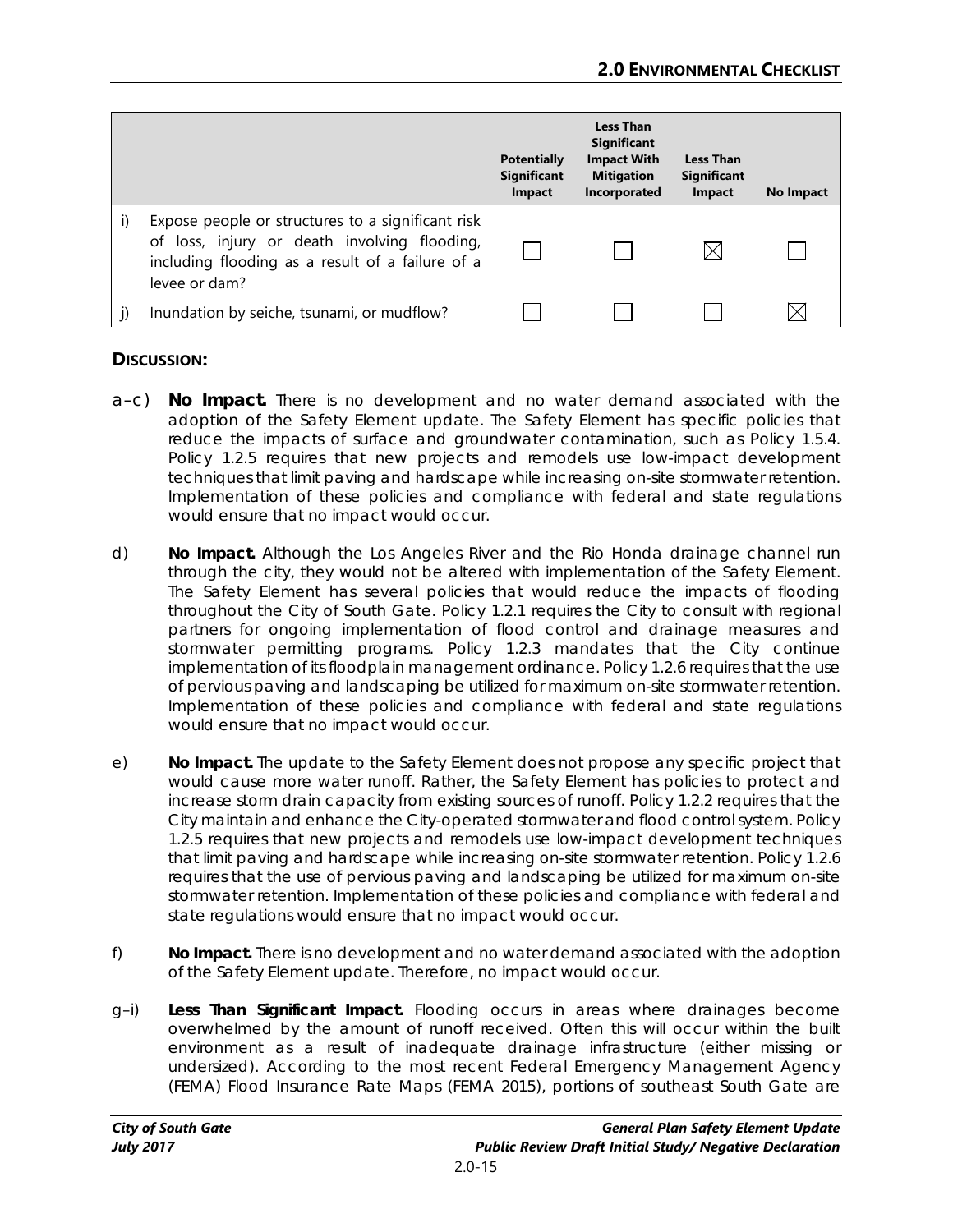located within the 100-year and 500-year floodplains. In addition, many of the major roadways in the city have suffered from flooding in the past, which can affect evacuation operations. To address flood impacts on the built environment, the City requires new development to be anchored and flood-proofed with appropriate materials and construction methods (Municipal Code 7.47.050). Policy 1.2.3 mandates that the City continue implementation of its floodplain management ordinance. No site-specific development is associated with the Safety Element update; as a result, flood-related impacts are less than significant.

In addition, all of South Gate lies within one of several dam inundation zones for at least one dam. The majority of the community lies within the hazard zone for the Hansen Dam. Built in 1940, Hansen Dam was constructed as a flood control measure to the Los Angeles River floods of 1938. It is located approximately 23 miles northwest of South Gate, in the San Fernando Valley. As required by the US Army Corps of Engineers, operators of Hansen Dam update the dam's Emergency Action and Notification Plan annually, with special inspections triggered if the water level reaches a certain height. Two other dams posing potential inundation hazards to the community are the Whittier Narrows Dam and the Garvey Dam. While each dam is located within 10 miles of South Gate and closer than the Hansen Dam, these dams pose lower overall threats. The proposed element does not result in the potential for development; rather, the intent of the Safety Element is to implement policies and programs that result in the reduction of risk to property and lives. Policies 1.2.1 through 1.2.7 support the objective of minimizing flood and dam inundation hazards with reliable drainage infrastructure and flood-ready development practices. As a result, no impact would occur.

j) **No Impact**. The average elevation of the relatively flat city is 115 feet above mean sea level, and its westernmost border is over 11 miles from the Pacific. Therefore, a tsunami is not a threat. As a result, no impact would occur.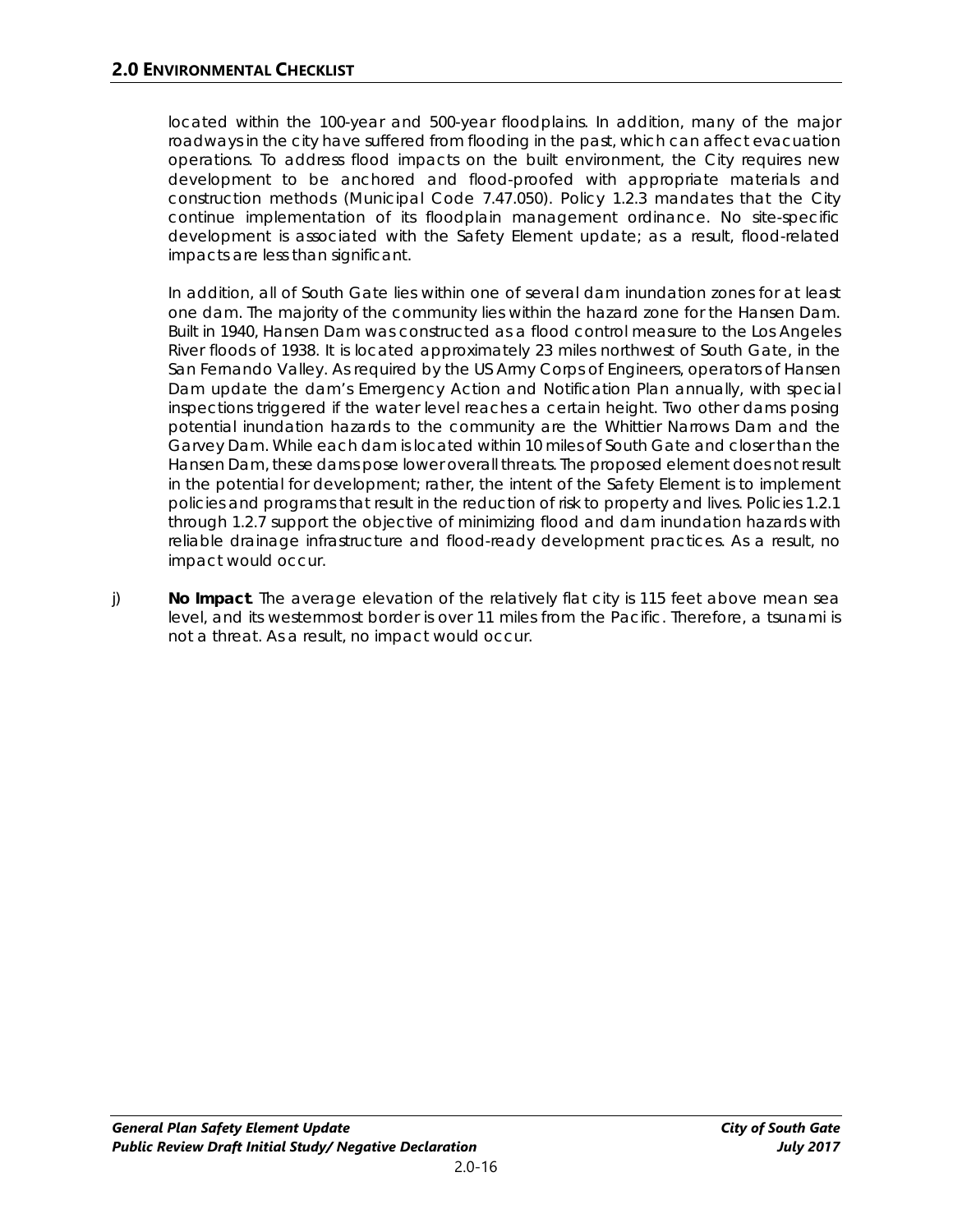|    |                                                                                                                                                                                                                                                                                                                                         | <b>Potentially</b><br><b>Significant</b><br><b>Impact</b> | <b>Less Than</b><br><b>Significant</b><br><b>Impact With</b><br><b>Mitigation</b><br>Incorporated | <b>Less Than</b><br><b>Significant</b><br><b>Impact</b> | No Impact |
|----|-----------------------------------------------------------------------------------------------------------------------------------------------------------------------------------------------------------------------------------------------------------------------------------------------------------------------------------------|-----------------------------------------------------------|---------------------------------------------------------------------------------------------------|---------------------------------------------------------|-----------|
| Х. | <b>LAND USE AND PLANNING.</b> Would the project:                                                                                                                                                                                                                                                                                        |                                                           |                                                                                                   |                                                         |           |
| a) | Physically divide an established community?                                                                                                                                                                                                                                                                                             |                                                           |                                                                                                   |                                                         |           |
| b) | Conflict with any applicable land use plan, policy,<br>or regulation of an agency with jurisdiction over<br>the project (including, but not limited to, the<br>general plan, specific plan, local coastal<br>program, or zoning ordinance) adopted for the<br>of avoiding<br>mitigating<br>or<br>purpose<br>an<br>environmental effect? |                                                           |                                                                                                   |                                                         |           |
| C) | Conflict with any applicable habitat conservation<br>plan or natural community conservation plan?                                                                                                                                                                                                                                       |                                                           |                                                                                                   |                                                         |           |

a–c) **No Impact.** The Safety Element update does not propose any actions that would directly result in development of a specific site, fundamentally change an area in the city, or require any revisions to zoned density or land use designation for any parcel. As such, adoption and implementation of the goals and policies of the Safety Element would not physically divide an established community, nor would the element conflict with any established land use plan, policy, regulation, or applicable habitat conservation plan or natural community conservation plan. No land use and planning impacts would occur.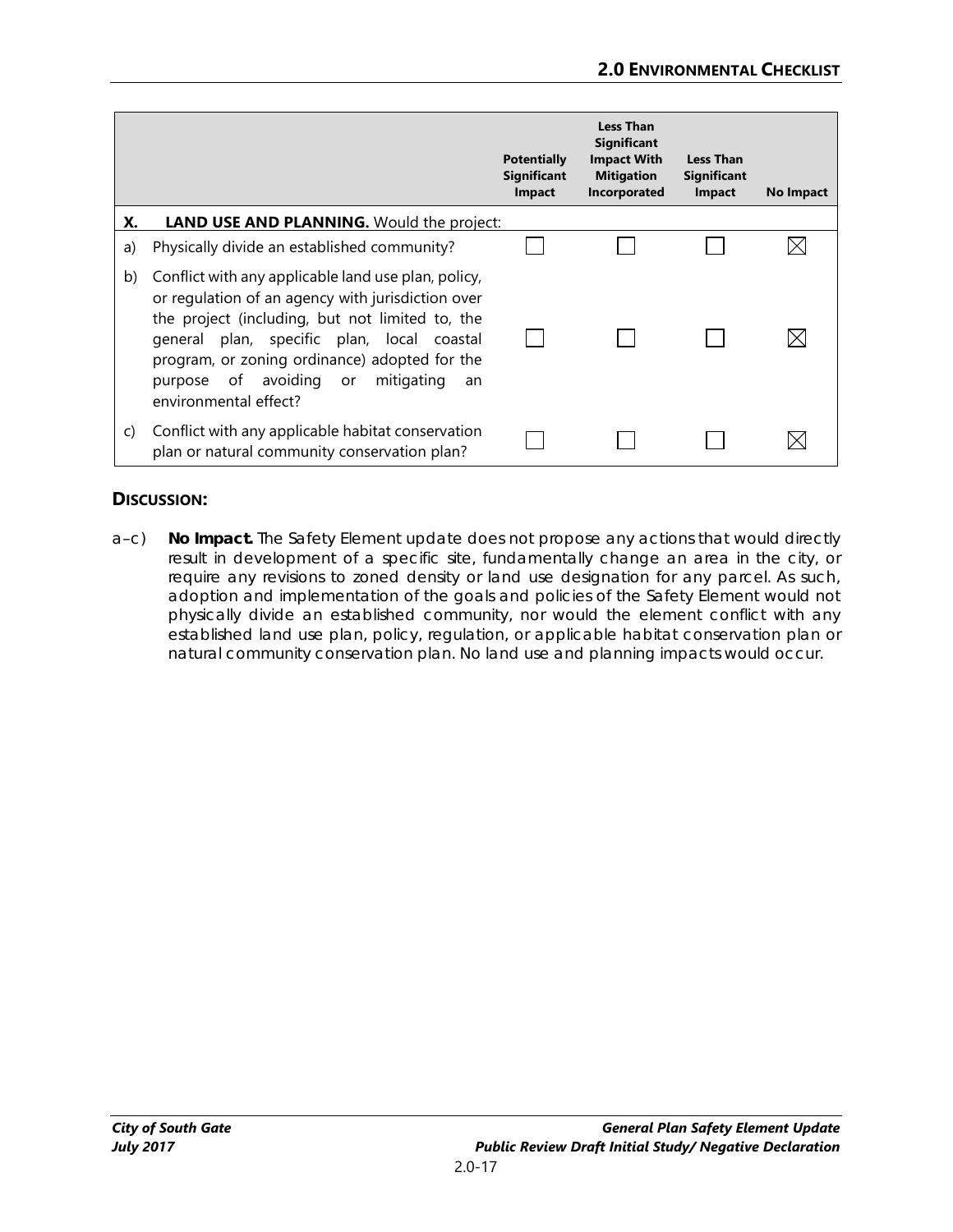|     |                                                                                                                                                                                | <b>Potentially</b><br><b>Significant</b><br>Impact | <b>Less Than</b><br><b>Significant</b><br><b>Impact With</b><br><b>Mitigation</b><br>Incorporated | <b>Less Than</b><br><b>Significant</b><br>Impact | No Impact |
|-----|--------------------------------------------------------------------------------------------------------------------------------------------------------------------------------|----------------------------------------------------|---------------------------------------------------------------------------------------------------|--------------------------------------------------|-----------|
| XI. | <b>MINERAL RESOURCES.</b> Would the project:                                                                                                                                   |                                                    |                                                                                                   |                                                  |           |
| a)  | Result in the loss of availability of a known<br>mineral resource that would be of value to the<br>region and the residents of the state?                                      |                                                    |                                                                                                   |                                                  |           |
| b)  | Result in the loss of availability of a locally<br>important mineral resource recovery<br>site<br>delineated on a local general plan, specific plan<br>or other land use plan? |                                                    |                                                                                                   |                                                  |           |

a–b) **No Impact.** South Gate is developed predominantly with urbanized land uses, including residential and commercial uses. According to the Green City Element of the General Plan, the city does not have mineral resources. Further, the update to the General Plan Safety Element does not propose any actions that would directly result in development of a specific site or have any effect on areas of the city. Therefore, it would not result in the loss of availability of a known mineral resource that would be of value to the region and residents of the state. No impact would occur.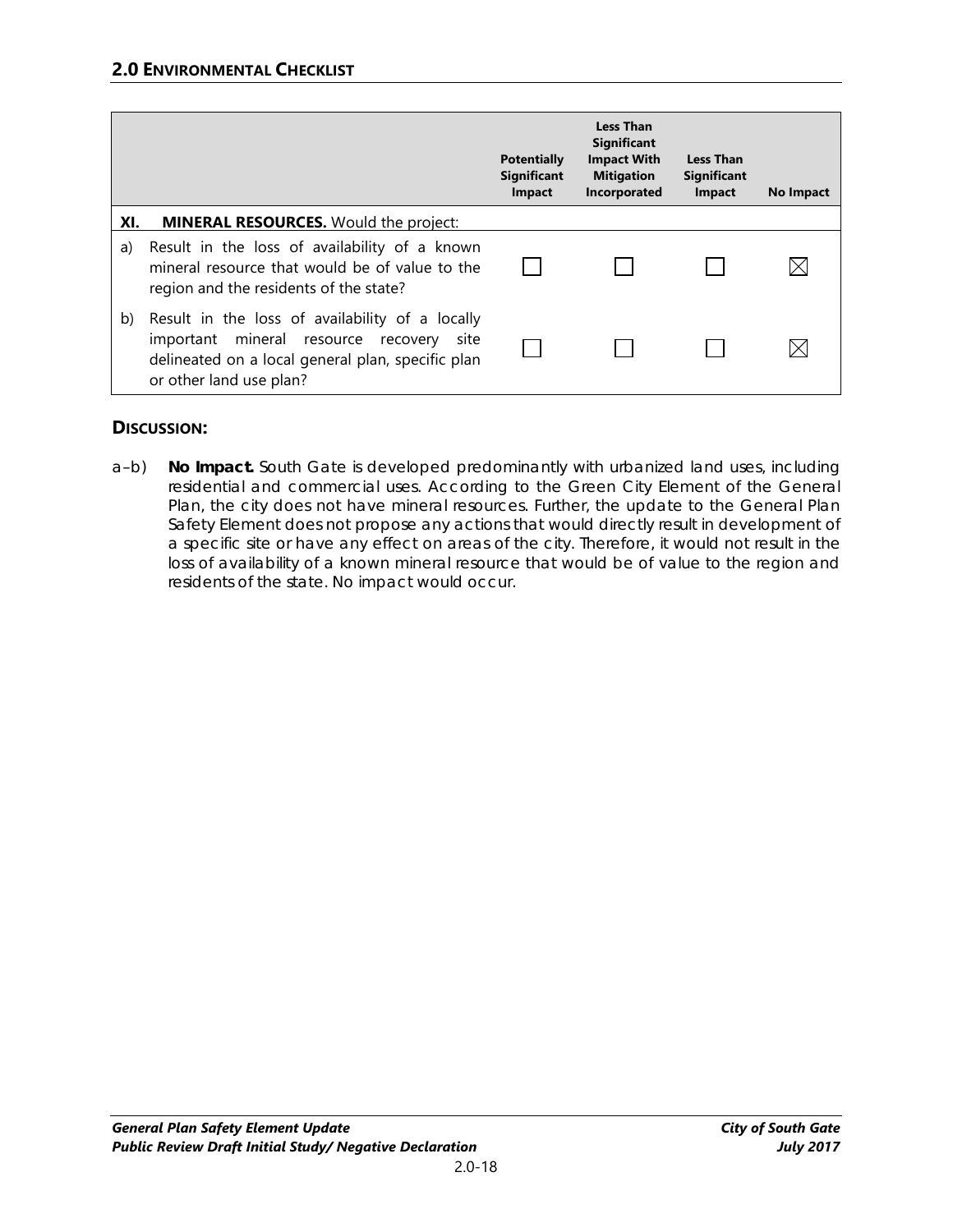|      |                                                                                                                                                                                                                                                                                      | <b>Potentially</b><br><b>Significant</b><br>Impact | <b>Less Than</b><br><b>Significant</b><br><b>Impact With</b><br><b>Mitigation</b><br>Incorporated | <b>Less Than</b><br><b>Significant</b><br>Impact | <b>No Impact</b> |
|------|--------------------------------------------------------------------------------------------------------------------------------------------------------------------------------------------------------------------------------------------------------------------------------------|----------------------------------------------------|---------------------------------------------------------------------------------------------------|--------------------------------------------------|------------------|
| XII. | <b>NOISE.</b> Would the project result in:                                                                                                                                                                                                                                           |                                                    |                                                                                                   |                                                  |                  |
| a)   | Exposure of persons to or generation of noise<br>levels in excess of standards established in the<br>local general plan or noise ordinance or of<br>applicable standards of other agencies?                                                                                          |                                                    |                                                                                                   |                                                  | $\times$         |
| b)   | Exposure of persons to or generation of<br>excessive<br>groundborne<br>vibration<br>or<br>groundborne noise levels?                                                                                                                                                                  |                                                    |                                                                                                   |                                                  | $\boxtimes$      |
| C)   | A substantial permanent increase in ambient<br>noise levels in the project vicinity above levels<br>existing without the project?                                                                                                                                                    |                                                    |                                                                                                   |                                                  | $\boxtimes$      |
| d)   | A substantial temporary or periodic increase in<br>ambient noise levels in the project vicinity<br>above levels existing without the project?                                                                                                                                        |                                                    |                                                                                                   |                                                  | $\boxtimes$      |
| e)   | For a project located within an airport land use<br>plan area or, where such a plan has not been<br>adopted, within 2 miles of a public airport or a<br>public use airport, would the project expose<br>people residing or working in the project area<br>to excessive noise levels? |                                                    |                                                                                                   |                                                  |                  |
| f)   | For a project within the vicinity of a private<br>airstrip, would the project expose people<br>residing or working in the project area to<br>excessive noise levels?                                                                                                                 |                                                    |                                                                                                   |                                                  |                  |

a–f) **No Impact**. The Safety Element update does not propose any actions that would directly result in development of a specific site. It does not propose any actions that would expose people to, or generate, excessive groundborne vibration levels or noise levels in excess of applicable state or local standards or the guidelines of the City's Noise Regulations as found in the Noise Element of the General Plan. As such, no noise impacts would occur.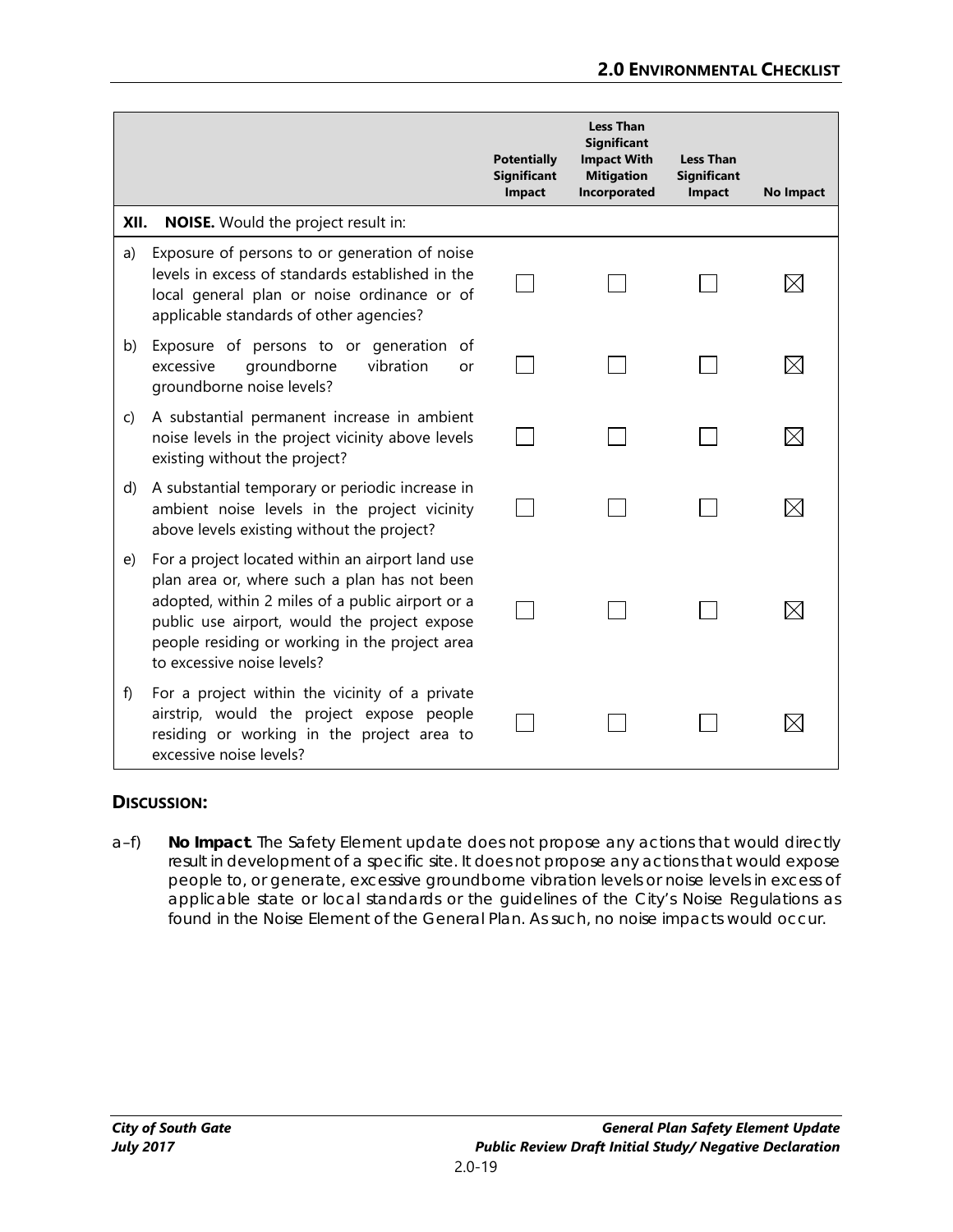|    |                                                                                                                                                                                                      | <b>Potentially</b><br><b>Significant</b><br><b>Impact</b> | <b>Less Than</b><br><b>Significant</b><br><b>Impact With</b><br><b>Mitigation</b><br>Incorporated | <b>Less Than</b><br><b>Significant</b><br>Impact | No Impact |
|----|------------------------------------------------------------------------------------------------------------------------------------------------------------------------------------------------------|-----------------------------------------------------------|---------------------------------------------------------------------------------------------------|--------------------------------------------------|-----------|
|    | XIII. POPULATION AND HOUSING. Would the project:                                                                                                                                                     |                                                           |                                                                                                   |                                                  |           |
| a) | Induce substantial population growth in an<br>area, either directly (e.g., by proposing new<br>homes and businesses) or indirectly (e.g.,<br>through extension of roads or other<br>infrastructure)? |                                                           |                                                                                                   |                                                  |           |
| b) | Displace substantial numbers of existing<br>housing, necessitating the construction of<br>replacement housing elsewhere?                                                                             |                                                           |                                                                                                   |                                                  |           |
| C) | Displace substantial numbers of people,<br>necessitating the construction of replacement<br>housing elsewhere?                                                                                       |                                                           |                                                                                                   |                                                  |           |

a–c) **No Impact.** The update to the Safety Element does not include construction or operational components that could induce population growth, nor does it require the demolition of housing or other structures that could displace people. Therefore, no impact would occur.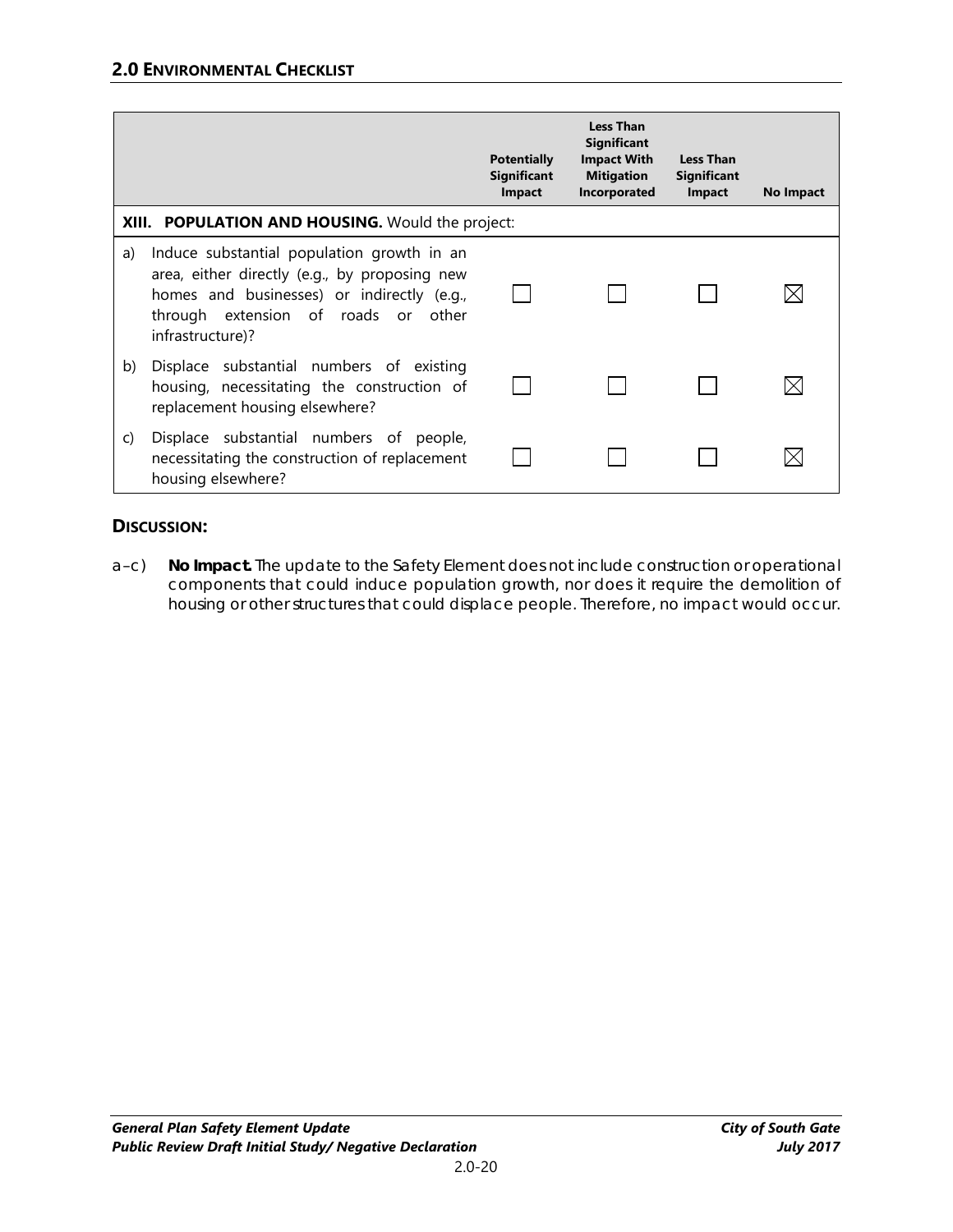|    |                                                                                                                                                                                                                                                                                                                                                                                                                                                                       | <b>Potentially</b><br><b>Significant</b><br><b>Impact</b> | <b>Less Than</b><br><b>Significant</b><br><b>Impact With</b><br><b>Mitigation</b><br>Incorporated | <b>Less Than</b><br><b>Significant</b><br>Impact | No<br><b>Impact</b> |
|----|-----------------------------------------------------------------------------------------------------------------------------------------------------------------------------------------------------------------------------------------------------------------------------------------------------------------------------------------------------------------------------------------------------------------------------------------------------------------------|-----------------------------------------------------------|---------------------------------------------------------------------------------------------------|--------------------------------------------------|---------------------|
|    | XIV. PUBLIC SERVICES. Would the project result in substantial adverse physical impacts associated<br>with the provision of new or physically altered governmental facilities, need for new or physically<br>altered governmental facilities, the construction of which could cause significant environmental<br>impacts, in order to maintain acceptable service ratios, response times, or other performance<br>objectives for any of the following public services: |                                                           |                                                                                                   |                                                  |                     |
| a) | Fire protection?                                                                                                                                                                                                                                                                                                                                                                                                                                                      |                                                           |                                                                                                   |                                                  |                     |
| b) | Police protection?                                                                                                                                                                                                                                                                                                                                                                                                                                                    |                                                           |                                                                                                   |                                                  |                     |
| C) | Schools?                                                                                                                                                                                                                                                                                                                                                                                                                                                              |                                                           |                                                                                                   |                                                  |                     |
| d) | Parks?                                                                                                                                                                                                                                                                                                                                                                                                                                                                |                                                           |                                                                                                   |                                                  |                     |
| e) | Other public facilities?                                                                                                                                                                                                                                                                                                                                                                                                                                              |                                                           |                                                                                                   |                                                  |                     |

a–e) **No Impact.** Adoption and implementation of the Safety Element would not have direct physical effects on the environment and would not result in any changes to the existing land use designations in the General Plan. As a result, the update to the Safety Element would not result in an increased resident population, nor would it result in additional visitors requiring additional facilities or manpower. Therefore, no impact would occur.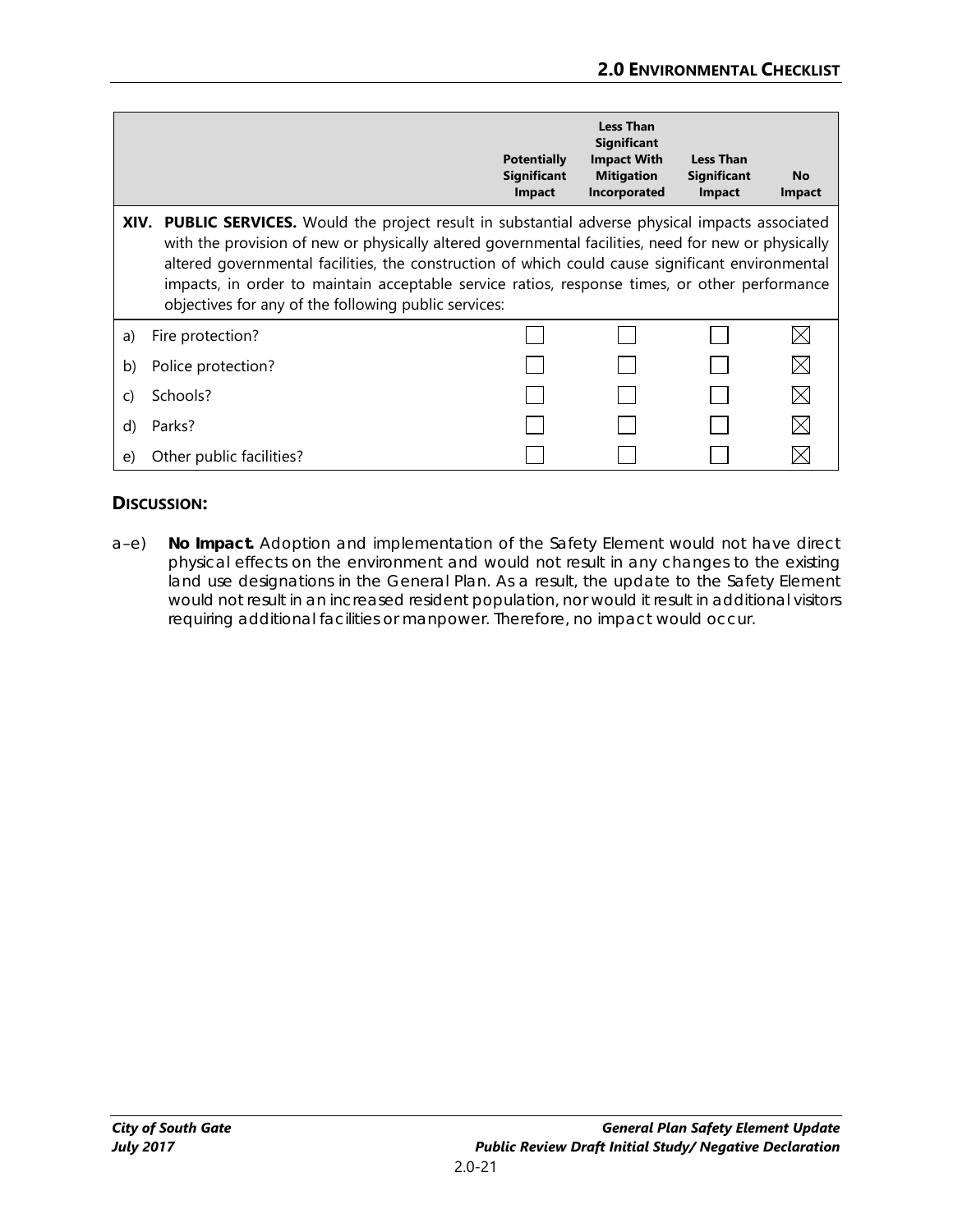|                                                                                                                                                                                                                               | <b>Potentially</b><br><b>Significant</b><br><b>Impact</b> | <b>Less Than</b><br><b>Significant</b><br><b>Impact With</b><br><b>Mitigation</b><br>Incorporated | <b>Less Than</b><br><b>Significant</b><br><b>Impact</b> | No Impact |
|-------------------------------------------------------------------------------------------------------------------------------------------------------------------------------------------------------------------------------|-----------------------------------------------------------|---------------------------------------------------------------------------------------------------|---------------------------------------------------------|-----------|
| XV.<br><b>RECREATION.</b>                                                                                                                                                                                                     |                                                           |                                                                                                   |                                                         |           |
| Would the project increase the use of existing<br>a)<br>neighborhood and regional parks or other<br>recreational facilities such that substantial<br>physical deterioration of the facility would occur<br>or be accelerated? |                                                           |                                                                                                   |                                                         |           |
| Does the project include recreational facilities, or<br>b)<br>require the construction or expansion of<br>recreational facilities, which might have an<br>adverse physical effect on the environment?                         |                                                           |                                                                                                   |                                                         |           |

a–b) **No Impact.** Adoption and implementation of the goals and policies in the Safety Element update would not result in greater demand for parks and recreational facilities. In addition, these goals and policies do not conflict with the City's General Plan Community Design Element (City of South Gate 2009), which includes goals and policies to ensure that parks and recreational facilities are developed, protected, and preserved. No impact would occur.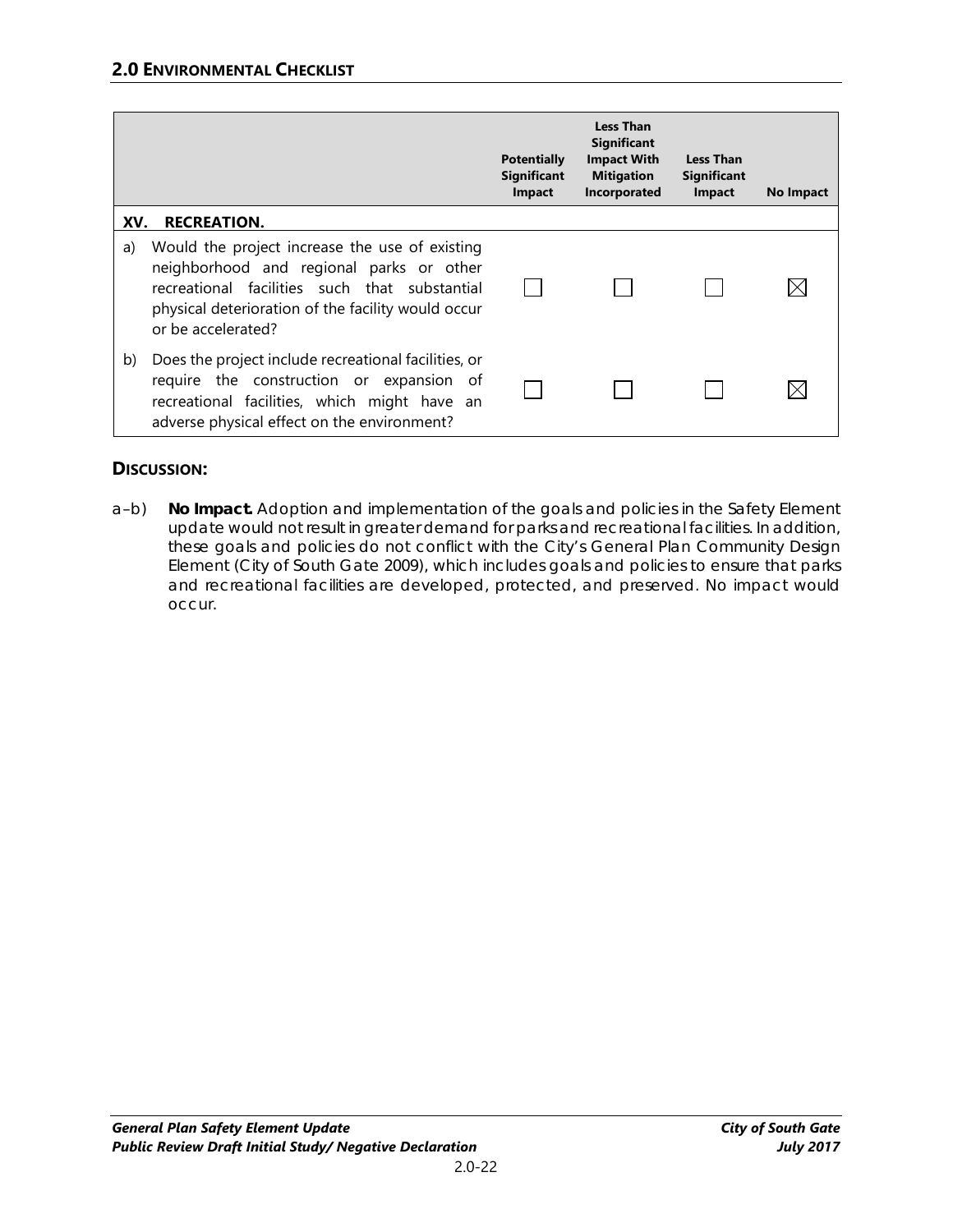|    |                                                                                                                                                                                                                                                                                                                                                                                                                                                                                                                       | <b>Potentially</b><br><b>Significant</b><br>Impact | <b>Less Than</b><br><b>Significant</b><br><b>Impact With</b><br><b>Mitigation</b><br>Incorporated | <b>Less Than</b><br><b>Significant</b><br>Impact | No Impact   |
|----|-----------------------------------------------------------------------------------------------------------------------------------------------------------------------------------------------------------------------------------------------------------------------------------------------------------------------------------------------------------------------------------------------------------------------------------------------------------------------------------------------------------------------|----------------------------------------------------|---------------------------------------------------------------------------------------------------|--------------------------------------------------|-------------|
| a) | XVI. TRANSPORTATION/TRAFFIC. Would the project:<br>Conflict with an applicable plan, ordinance, or<br>policy establishing measures of effectiveness<br>for the performance of the circulation system,<br>taking into account all modes of transportation<br>including mass transit and non-motorized travel<br>and relevant components of the circulation<br>including<br>but<br>system,<br>not<br>limited<br>to<br>intersections, streets, highways and freeways,<br>pedestrian and bicycle paths, and mass transit? |                                                    |                                                                                                   |                                                  |             |
| b) | Conflict<br>with<br>an<br>applicable<br>congestion<br>management program, including, but not<br>limited to, level of service standards and travel<br>demand<br>other<br>standards<br>measures,<br>$\alpha$ r<br>established<br>by<br>the<br>county<br>congestion<br>management agency for designated roads or<br>highways?                                                                                                                                                                                            |                                                    |                                                                                                   |                                                  |             |
| C) | Result in a change in air traffic patterns,<br>including either an increase in traffic levels or a<br>change in location that results in substantial<br>safety risks?                                                                                                                                                                                                                                                                                                                                                 |                                                    |                                                                                                   |                                                  | $\boxtimes$ |
| d) | Substantially increase hazards due to a design<br>feature (e.g., sharp curves or dangerous<br>intersections) or incompatible uses (e.g., farm<br>equipment)?                                                                                                                                                                                                                                                                                                                                                          |                                                    |                                                                                                   |                                                  |             |
| e) | Result in inadequate emergency access?                                                                                                                                                                                                                                                                                                                                                                                                                                                                                |                                                    |                                                                                                   |                                                  |             |
| f  | Conflict with adopted policies, plans, or<br>programs regarding public transit, bicycle, or<br>pedestrian facilities, or otherwise decrease the<br>performance or safety of such facilities?                                                                                                                                                                                                                                                                                                                          |                                                    |                                                                                                   |                                                  |             |

a–f) **No Impact.** The Safety Element update does not propose any actions that would directly result in development of a specific site or fundamentally change an area in the city, nor would it have a negative impact on traffic. The goals and policies in the Safety Element are intended to reduce or eliminate potentially hazardous conditions and ensure that construction in potentially hazardous areas of the city is implemented safely. An important aspect of the Safety Element update is community evacuation in response to an emergency or disaster event. The Safety Element identifies recommended evacuation routes, which indicate the preferred routes of movement that should be followed in order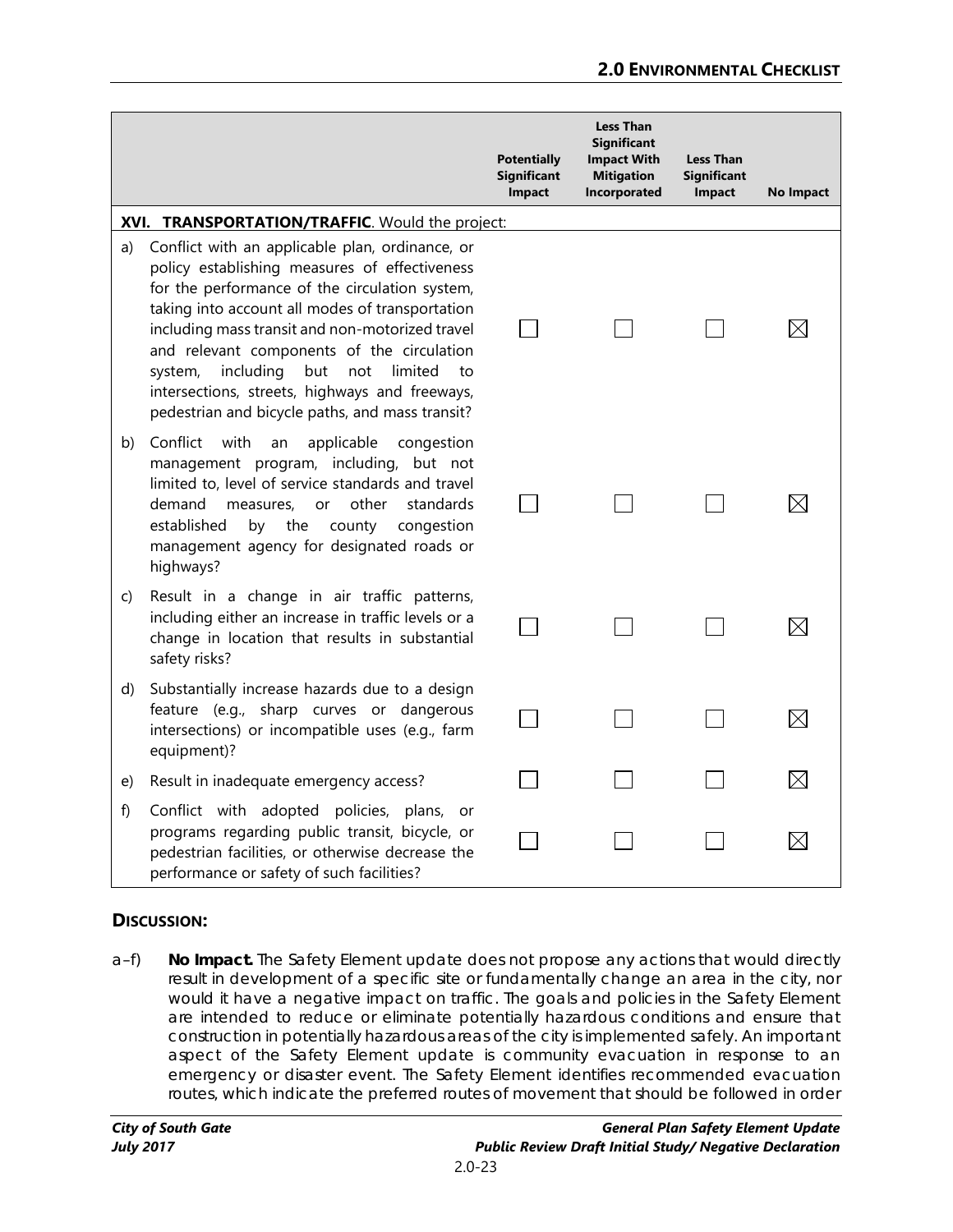to accommodate safe and efficient evacuation of residents and businesses. These routes are designed to relocate people from hazardous areas to safer locations during an emergency. Through the use and promotion of these evacuation routes, city residents and businesses are better informed and prepared to evacuate. If a larger proportion of residents and businesses in the city understand and use these routes, first-responder agencies, such as fire and police protection workers, will spend less time assisting in evacuation efforts and be able to dedicate more resources to emergency response efforts associated with the disaster situation. Therefore, the adoption and implementation of the goals and policies in the Safety Element would have a beneficial impact on traffic and circulation during an emergency event. No impacts related to traffic and transportation would occur.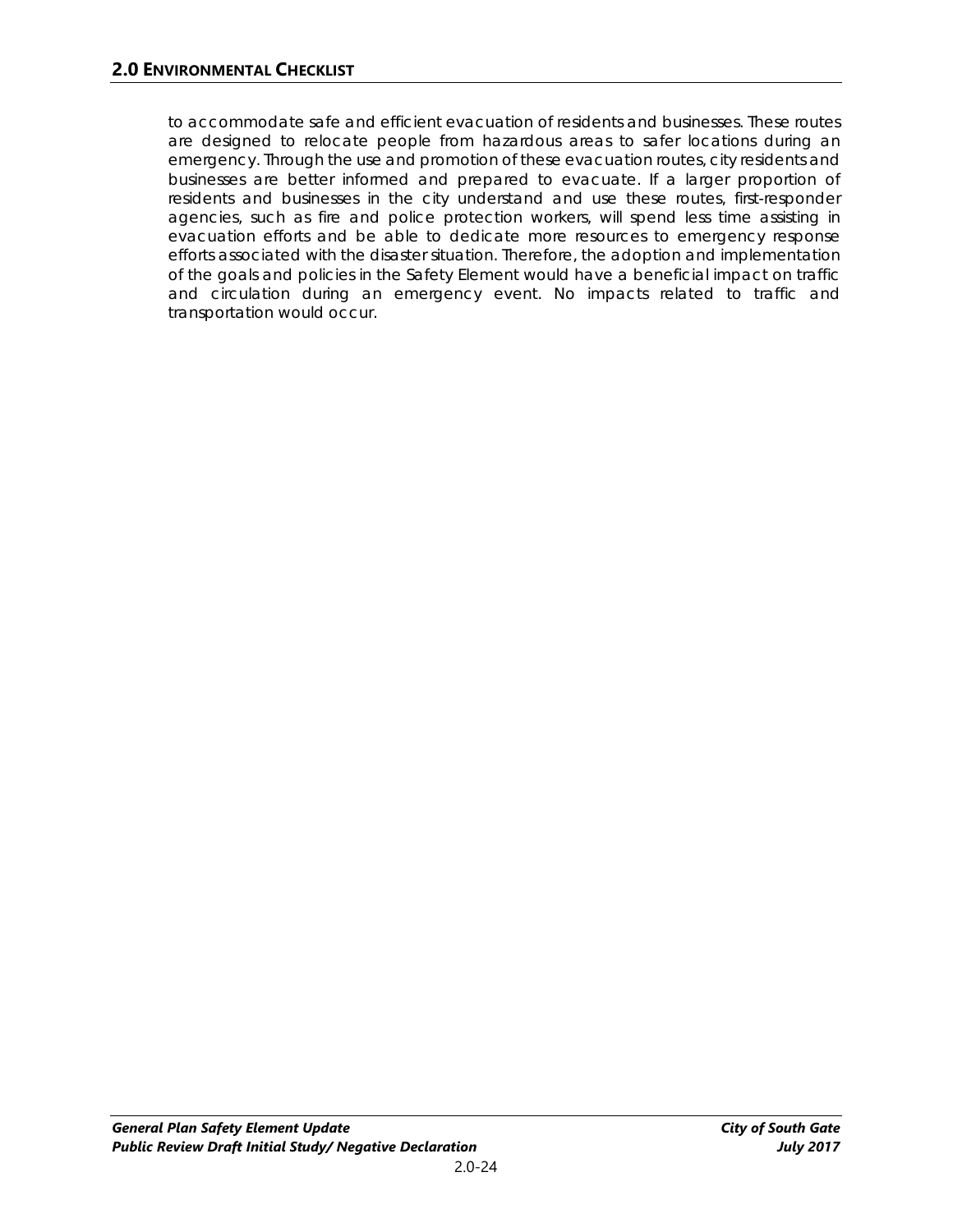|    |                                                                                                                                                                                                                                            | <b>Potentially</b><br><b>Significant</b><br>Impact | <b>Less Than</b><br><b>Significant</b><br><b>Impact With</b><br><b>Mitigation</b><br>Incorporated | <b>Less Than</b><br><b>Significan</b><br>t Impact | <b>No Impact</b> |
|----|--------------------------------------------------------------------------------------------------------------------------------------------------------------------------------------------------------------------------------------------|----------------------------------------------------|---------------------------------------------------------------------------------------------------|---------------------------------------------------|------------------|
|    | XVII. UTILITIES AND SERVICE SYSTEMS. WOULD THE PROJECT:                                                                                                                                                                                    |                                                    |                                                                                                   |                                                   |                  |
| a) | Exceed wastewater treatment requirements of<br>the applicable Regional Water Quality Control<br>Board?                                                                                                                                     |                                                    |                                                                                                   |                                                   | $\boxtimes$      |
| b) | Require or result in the construction of new water<br>or wastewater treatment facilities or expansion of<br>existing facilities, the construction of which could<br>cause significant environmental effects?                               |                                                    |                                                                                                   |                                                   | $\boxtimes$      |
| C) | Require or result in the construction of new<br>stormwater drainage facilities or expansion of<br>existing facilities, the construction of which could<br>cause significant environmental effects?                                         |                                                    |                                                                                                   |                                                   | $\times$         |
| d) | Have sufficient water supplies available to serve<br>the project from existing entitlements and<br>resources, or are new or expanded entitlements<br>needed?                                                                               |                                                    |                                                                                                   |                                                   | $\boxtimes$      |
| e) | Result in a determination by the wastewater<br>treatment provider that serves or may serve the<br>project that it has adequate capacity to serve the<br>project's projected demand, in addition to the<br>provider's existing commitments? |                                                    |                                                                                                   |                                                   | $\boxtimes$      |
| f  | Be served by a landfill with sufficient permitted<br>capacity to accommodate the project's solid<br>waste disposal needs?                                                                                                                  |                                                    |                                                                                                   |                                                   | $\times$         |
| g) | Comply with federal, state, and local statutes and<br>regulations related to solid waste?                                                                                                                                                  |                                                    |                                                                                                   |                                                   |                  |

a–g) **No Impact**. Implementation of the Safety Element update is not anticipated to have a negative impact on utilities and service systems, as the element does not propose any projects, programs, or actions that could reasonably be expected to exceed wastewater treatment requirements; result in the construction or expansion of water, wastewater treatment, or stormwater drainage facilities; result in insufficient water supplies or landfill capacity; or violate solid waste-related regulations. The goals and policies in the Safety Element update are intended to reduce or eliminate potentially hazardous conditions and ensure that construction in potentially hazardous areas of the city is implemented safely. No impacts to utilities and service systems would occur.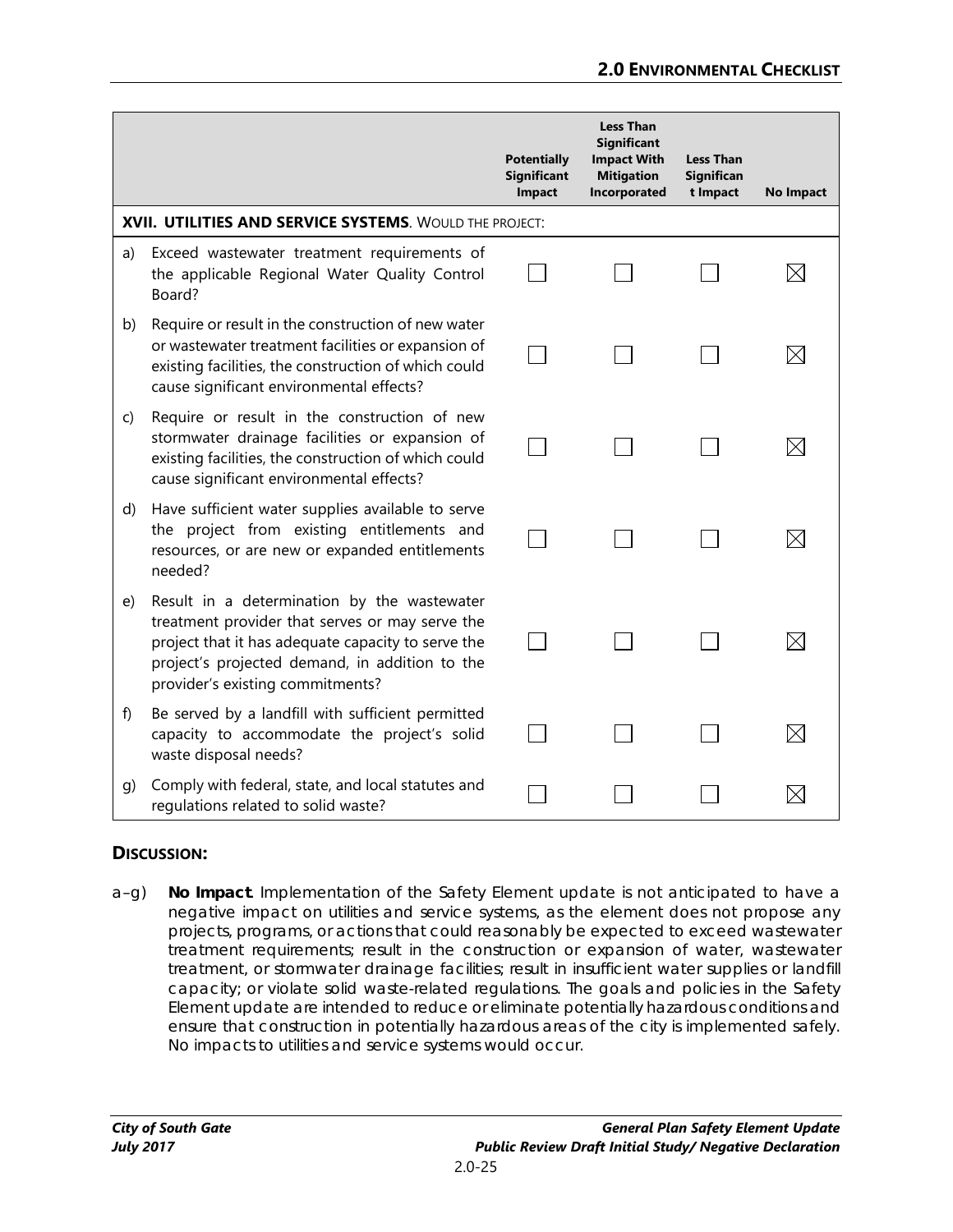|    |                                                                                                                                                                                                                                                                                                                                                                                                                                                                                      | <b>Potentially</b><br><b>Significant</b><br>Impact | <b>Less Than</b><br><b>Significant</b><br><b>Impact With</b><br><b>Mitigation</b><br>Incorporated | <b>Less Than</b><br><b>Significant</b><br>Impact | <b>No Impact</b> |
|----|--------------------------------------------------------------------------------------------------------------------------------------------------------------------------------------------------------------------------------------------------------------------------------------------------------------------------------------------------------------------------------------------------------------------------------------------------------------------------------------|----------------------------------------------------|---------------------------------------------------------------------------------------------------|--------------------------------------------------|------------------|
|    | <b>XVIII. MANDATORY FINDINGS OF SIGNIFICANCE</b>                                                                                                                                                                                                                                                                                                                                                                                                                                     |                                                    |                                                                                                   |                                                  |                  |
| a) | Does the project have the potential to degrade<br>the quality of the environment, substantially<br>reduce the habitat of a fish or wildlife species,<br>cause a fish or wildlife population to drop<br>self-sustaining levels, threaten to<br>below<br>eliminate a plant or animal community, reduce<br>the number or restrict the range of rare or<br>endangered plants or animals, or eliminate<br>important examples of the major periods of<br>California history or prehistory? |                                                    |                                                                                                   |                                                  |                  |
| b) | Does the project have impacts that are<br>limited,<br>individually<br>but<br>cumulatively<br>"Cumulatively<br>considerable?<br>considerable"<br>means that the incremental effects of a project<br>are considerable when viewed in connection<br>with the effects of past projects, the effects of<br>other current projects, and the effects of<br>probable future projects.                                                                                                        |                                                    |                                                                                                   |                                                  |                  |
| C) | Does the project have environmental effects<br>that will cause substantial adverse effects on<br>human beings, either directly or indirectly?                                                                                                                                                                                                                                                                                                                                        |                                                    |                                                                                                   |                                                  |                  |

a–c) **No Impact**. Implementation of the Safety Element update is not anticipated to degrade biological resources or the overall quality of the natural environment in South Gate; eliminate important historic or prehistoric resources; have environmental effects causing substantial adverse effects on humans; or have cumulatively considerable impacts. The Safety Element would have a beneficial impact on city residents and businesses because it would provide enhanced emergency preparedness information as compared to the previous Safety Element, as well as emergency evacuation routes. Adoption and implementation of these goals and policies would not require any changes to existing zoning or General Plan designations for parcels in the city. No impacts would occur.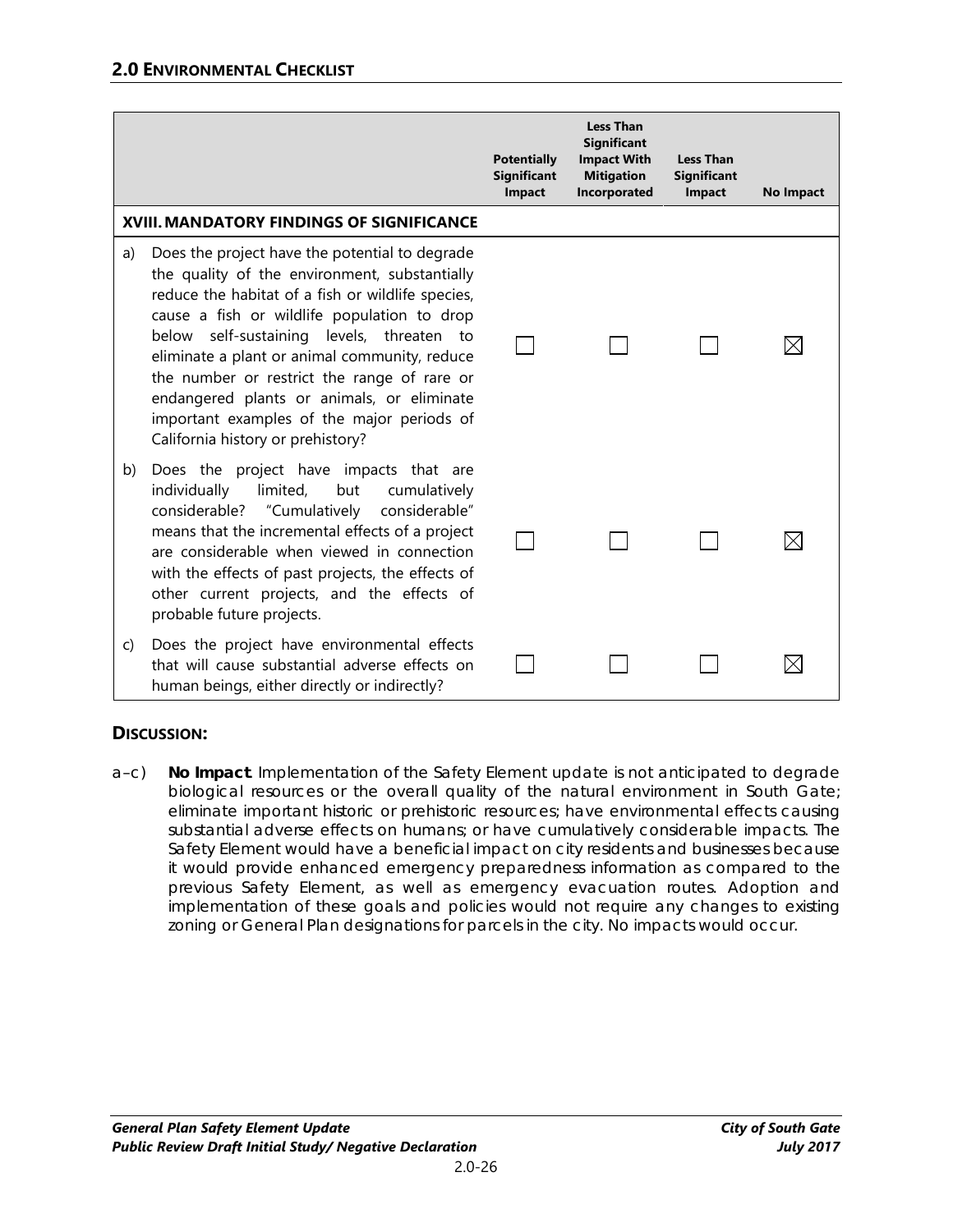# <span id="page-38-0"></span>**REFERENCES**

- CalEPA (California Environmental Protection Agency). 2014. Cortese List. www.calepa.ca.gov/SiteCleanup/CorteseList/.
- CAL FIRE (California Department of Forestry and Fire Protection). 2011. High and Moderate Fire Hazard Severity Zones. http://www.fire.ca.gov/fire\_prevention/fire\_prevention\_wildland\_zones
- CGS (California Geological Survey). 2014. Alquist-Priolo Earthquake Fault Zones. http://www.quake.ca.gov/gmaps/ap/ap\_maps.htm.
- City of South Gate. 2009. *Community Design Element of the General Plan*.
- DOC (California Department of Conservation). 2014. California Important Farmland Finder. http://maps.conservation.ca.gov/ciff/ciff.html.
- DTSC (California Department of Toxic Substances Control). 2012a. EnviroStor. www.envirostor.dtsc.ca.gov/public/search.asp.
- ———. 2012b. Hazardous Facilities Subject to Corrective Action. www.calepa.ca.gov/SiteCleanup/CorteseList/SectionA.htm#Facilities.
- FEMA (Federal Emergency Management Agency). 2015. FEMA's Flood Map Service Center. Accessed November 9. https://msc.fema.gov/portal.
- SWRCB (California State Water Resources Control Board). 2012. List of Active CDO and CAO. http://www.calepa.ca.gov/SiteCleanup/CorteseList/SectionC.htm
- ———. 2014. Sites Identified with Waste Constituents Above Hazardous Waste Levels Outside the Waste Management Unit. www.calepa.ca.gov/SiteCleanup/CorteseList/CurrentList.pdf.